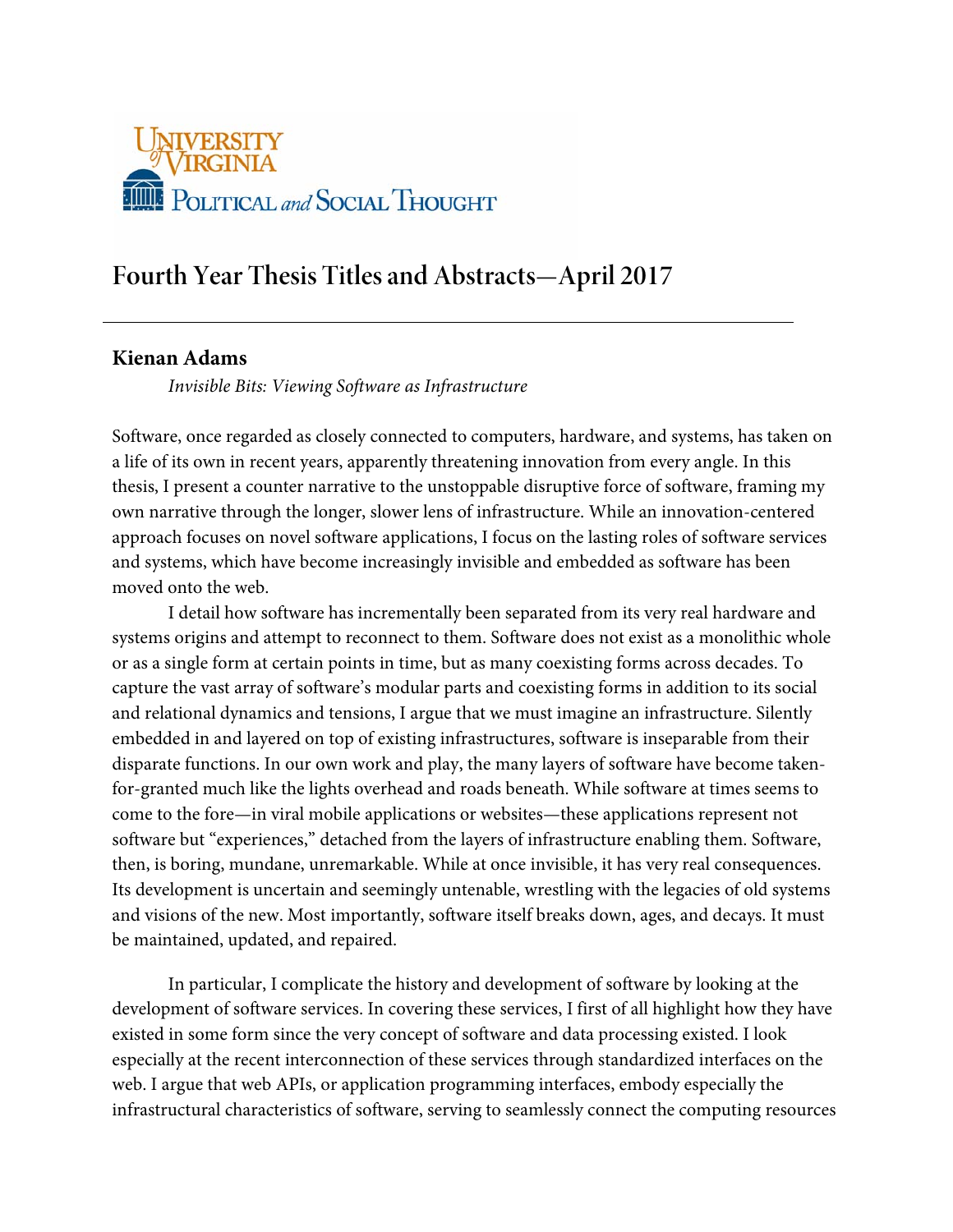of one provider with another. The software services that I trace and examine to a large extent represent a sort of standardization process, working with existing software systems and standardizing their disparate legacy components through uniform interfaces with the wider web. Finally, I argue that software as infrastructure suggests looking at working with software as contributing to systems not at their beginnings, but during their middles and ends. To develop software is largely to update, maintain, and repair existing systems rather than to create, hack, and build new applications. This sort of analysis, I hope, provides an understanding that favors continuity over invention.

#### **Jackie O. Akunda**

*Plus Ones: The Role of Political Parties in Kenya's Constitutional Commitment to Gender Inclusion* 

In 2010, in a national referendum, Kenyan ushered in a new constitution. The 2010 Constitution promises to "redress any disadvantages suffered by individuals and groups from past discrimination." Women are one of the primary groups whose plight the Constitution aims to redress. It does so by instituting a gender quota in all national and subnational, elective and appointive governmental bodies. The Constitution states that no more than two-thirds of any governmental body should comprise of one gender. In this paper, I argue that the 2010 Constitution empowers political parties to implement women's, and more generally marginalized people's, inclusion into formal politics.

In Chapter One, I examine the constitutional reform moment and the events that precipitated reform. I examine the current Kenyan government's role in reform and argue that preoccupation with reforming the powers of the president and devolution, sublimated women's issues in the national agenda. I suggest that the primacy of "other" issues on the government's agenda may explain the current deficits in women's political participation. In Chapter Two, I explore women's historical political participation, arguing that although women were excluded from formal political participation, they created informal organizational networks that supported and addressed the issues their issues as women. In Chapter Three, I begin to interrogate the Kenyan political party system, asking, what about the emergence, development and nature of political parties in Kenya predisposes them to a politics of exclusion. I find that ethnicity is the primary organizational mechanism in Kenyan politics. The centrality of ethnic politics in Kenya means that it lacks the tolerant pluralism that democratic theory exalts.

In the paper, I present an opportunity for later works to explore the role of women in political parties and the limiting factor of ethnic politics in the formal inclusion of women and other marginalized people in the state.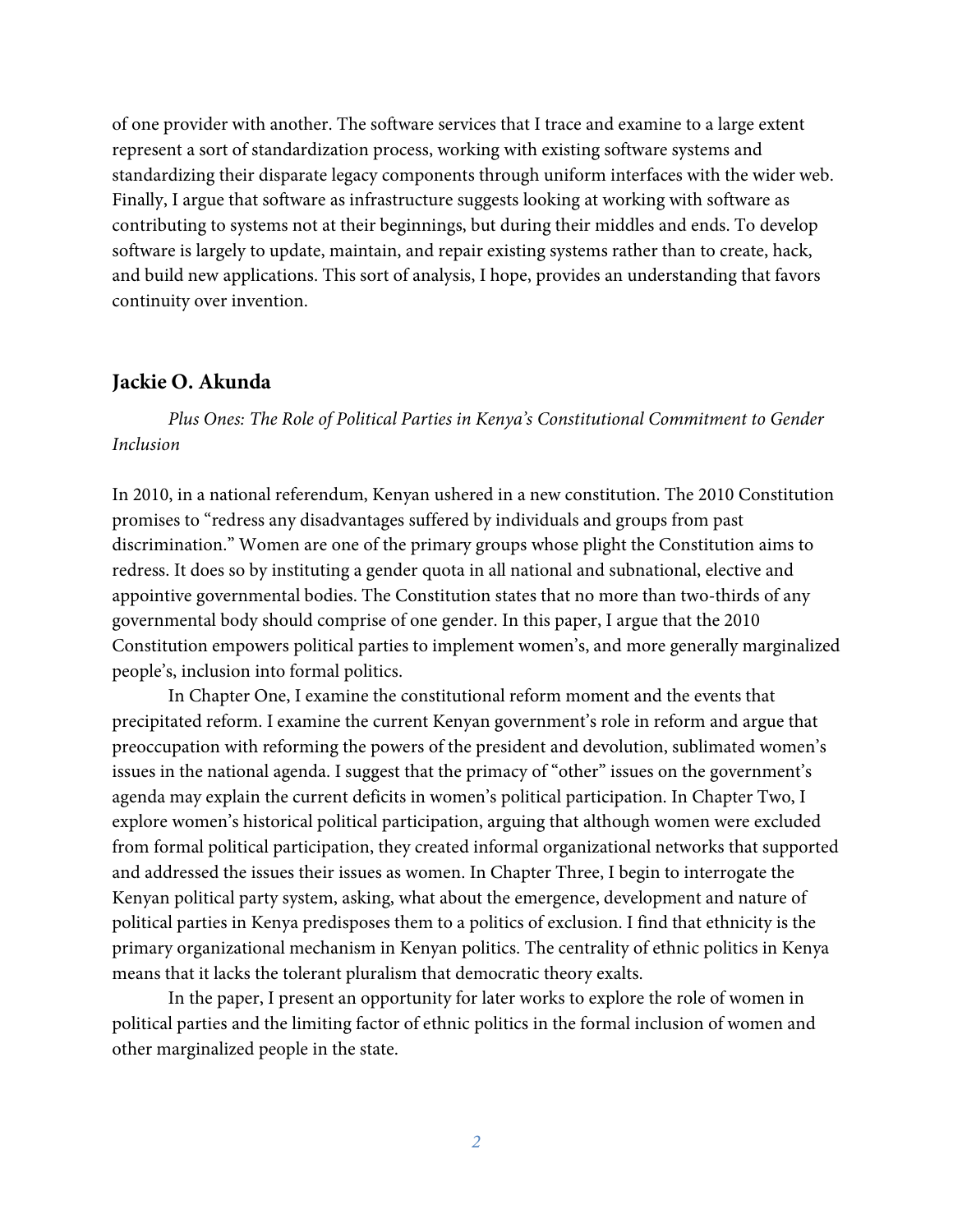# **Will Brewbaker**

*The Poem Waits On Experience: Towards an Integrated Understanding of Daniel Berrigan's Poetry, Theology, and Political Activism*

During the 1960s, few Catholic priests found themselves in the American public eye as frequently as did Daniel Berrigan. A Jesuit priest from a lower-income family in New York, Daniel Berrigan gained public notoriety for his protest in Catonsville, Maryland. There, along with his brother Phillip and seven others, Berrigan burned hundreds of draft cards in protest of the Vietnam War.

But Daniel Berrigan's protests do not offer, on their own, a complete understanding of his life's work. All too often, any mention of the Jesuit priest's name brings with it discussions of either nonviolence or the prophetic tradition of the Old Testament. While these are important topics, they neglect a key facet of Berrigan's worldview: his lifelong commitment to writing poetry.

In this thesis, I propose an integrated view of Berrigan's life's work that does not separate his poetry from either his theology or his political activism. Instead, I attempt to show how these three different interests – poetry, theology, and political activism – inform and influence one another in a recursive conversation.

In chapter One, I present this initial proposal, and then spend the rest of the chapter providing Berrigan's biography. While some poets' biographies serve only to complicate the reading of their work (e.g., T.S. Eliot), Daniel Berrigan's political activism necessitates an understanding of what led him from childhood to the Jesuits, and from the Jesuits to the cover of TIME Magazine.

In Chapter Two, I offer an overview of Berrigan's roughly twenty books of poetry. I spend the most time with his first six books, which were released over a thirteen-year period spanning from 1957-1969. From a biographical standpoint, this period brought the most tumultuous change to Daniel Berrigan's life. His poetry reflects this constant personal and political upheaval. By close reading specific poems from each of these books (as well as excerpts from his later works), I offer the reader an entry point into Berrigan's prolific poetic career.

With this foundation of biography and poetry, I use Chapter Three to explain this holistic understanding of Daniel Berrigan's poetry, theology, and politics. Through a discussion of how his poetic imagination engaged with his understanding of Christ's resurrection, I suggest that Daniel Berrigan's poetry, theology, and protest all sought the same goal: affirming life and (perhaps more importantly) rejecting death. I support this claim through a detailed look at the Catonsville protest, as well as a close reading of excerpts from Berrigan's play, *The Trial of the Catonsville Nine.* 

In Chapter Four, I examine Daniel Berrigan's writings on the Old Testament prophets in order to understand better his life from 1980 until his death in 2016. Berrigan spent these years quietly serving those in need. Using both his poetry and his prose writings on Isaiah as a guide, I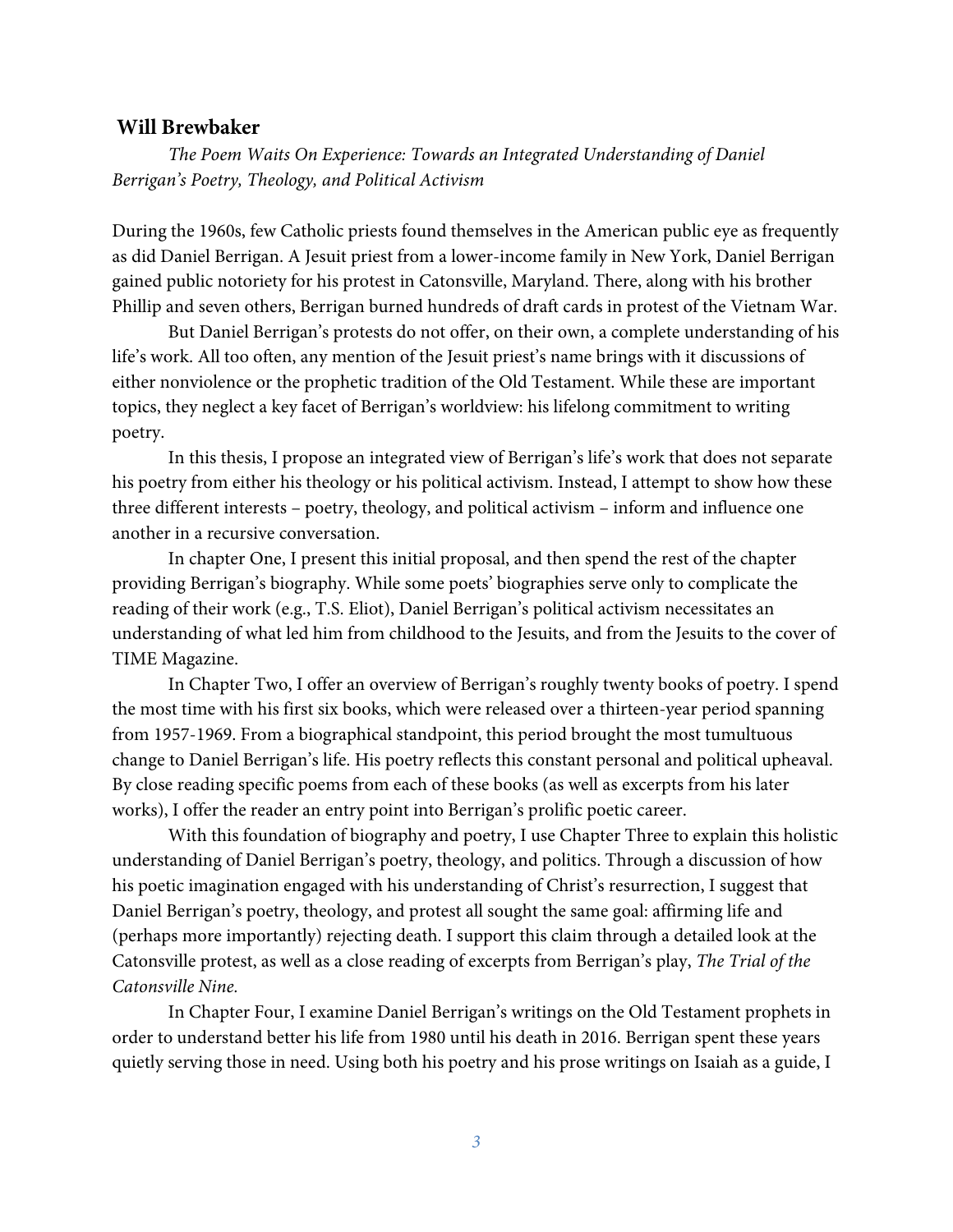offer these final decades of humble service as evidence for the consistency of Berrigan's integrated worldview, which never required either accolades or attention.

# **William Cochrane**

*The Formation of the Black Denizen: Tracing the Development of Collective Community Consciousness in Central Brooklyn's Black Liberatory History* 

Brooklyn, New York lives today as a poster-child of gentrification in the modern American imagination. The weight of the borough's newly earned reputation squashes the complicated, interwoven histories of community mobilization that laid the foundation for life as it exists today in Brooklyn. The failure of modern stereotypes of the region to invoke these histories comes at a significant cost. The influx of new residents into Brooklyn and its heightened public cache place the disadvantaged, historically black communities that have called Brooklyn home for decades in an environment of pugnacious market pressures. These pressures wield the conflicting capacities to both build community wealth but also to reproduce systems of racialized poverty. Now more than ever, the onus to nuance histories of ghettoization and subsequent anti-poverty programming bears greater consequence for development endeavors that work towards an equitable future for the residents of the region. This thesis works to build a new historical framework of "collective community consciousness" of the historically black neighborhoods of Central Brooklyn. My framework collects the seemingly disparate elements of Central Brooklyn's black liberatory narrative and gathers them in a way that highlights interrelatedness and regional distinctiveness to push back against reductive historicizing.

In Chapter One, I seek to provide a demographic primer for Central Brooklyn's ghettoization to better understand the idiosyncratic ways in which the region was underdeveloped, and the distinctive infill it experienced during and thereafter. I use this chapter to explore the divides that emerged along ethnic and class lines as both West Indian and Southern black migrants found community in their travels north during The Great Migration, and how the existing housing infrastructure in Central Brooklyn and Bedford Stuyvesant in particular reinforced ethnic and class identities.

Chapter Two tells the story of a radicalized civil rights activist group's diminution in Central Brooklyn during the early 1960s. I explore how this group – the Brooklyn Chapter of the Congress of Racial Equality (CORE) – collected the varying interests of Central Brooklyn's black population and reoriented them towards the shortcomings of a purportedly progressive New York City government.

Chapter Three offers an in-depth examination of the parties of interest that converged in the midst of the infamous Ocean Hill-Brownsville Teachers' Strike of 1968, more commonly remembered as The Crisis. Premised by historians within a reductive framework of "cultural"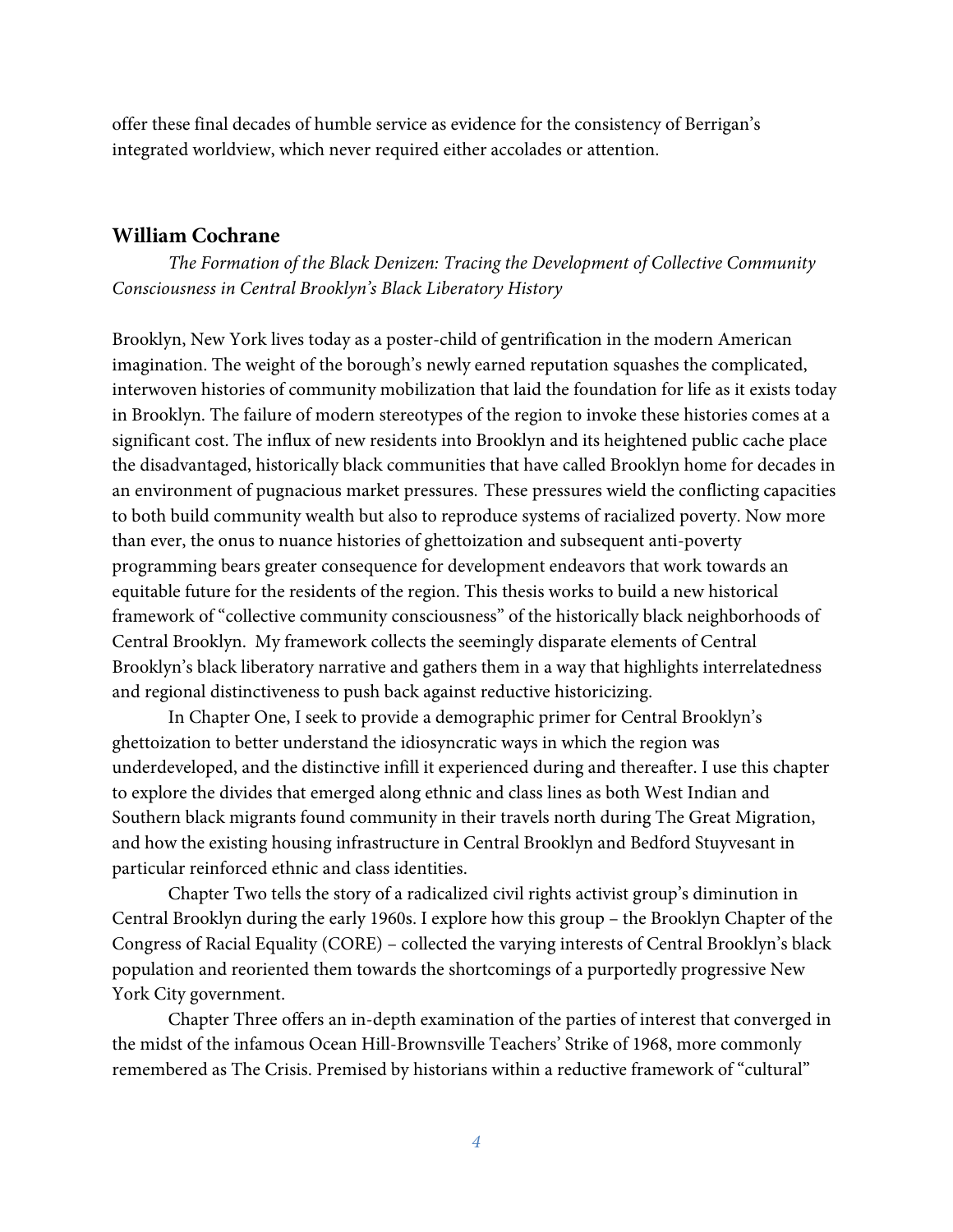differences between blacks and whites in Central Brooklyn, I seek in this chapter to offer an expanded framework of "cultural" difference that places the Crisis in conversation with the historical developments in black nationalist community consciousness before and after.

Chapter Four investigates the emergence of The East – a black nationalist cultural institution – within the fallout of The Crisis. Significantly underexplored in the existing scholarship of Central Brooklyn's black liberatory history, and dismissed at points as an inconsequential or less important element of this history, I argue that The East constitutes a significant development within the crystallization of black nationalist thought on the grassroots level that surprisingly dates back to the heyday of Brooklyn CORE.

#### **Jo Claire Constantz**

#### *On Zadie Smith: Literature, Ethics, and Politics Beyond Critique*

The publication of her debut novel, *White Teeth,* swept Zadie Smith to literary fame at the age of twenty-one. She has since cemented her reputation as a preeminent writer-critic, publishing an assemblage of novels, short stories, and essays to significant critical acclaim and holding teaching positions at Columbia, Harvard, and New York Universities. Since World War II, ambitious writer-critics like Smith have become increasingly embedded in the institution of the university. Through engagement with the reflexive processes characteristic of the academy, these writers are induced to absorb and account for dominant critical discourses and reflect on these in their work. Educated in literary studies at Cambridge during the 1990s, Smith was taught to read through the lens of postmodern and critical theory as an undergraduate. Through her fiction, Smith attempts to address the challenges raised by such philosophical and political thought.

In Chapter One, I review the recent history of literary studies, focusing in particular on the rise and fall of "critique," a particular style of literary criticism that employs postmodern and critical theory; I then provide an account of emerging methodologies that seek to move beyond the perceived limitations of critique. To this end I work closely with the well-regarded work of Rita Felski. I then turn my attention to the landscape of contemporary literature, reviewing various ways writers have sought alternatives to these dominant critical discourses through their fiction. Both scholars adopt a characterological lens, arguing that a focus on "ethos" offers the most perspicuous approach for analyzing such critical and literary trends.

For the remainder of my thesis, I attempt to situate Zadie Smith in the sociological context of these trends.

In Chapter Two, I examine the influential relationship between critical discourse and the production of fiction, considering Smith's particular case. I then analyze a relevant selection of Smith's critical essays to assess her individual sensibility with regard to the dominant critical culture. In particular, I focus my attention on Smith's "Rereading Barthes and Nabokov," "Read Better," "Two Paths for the Novel," "That Crafty Feeling," "*Their Eyes Were Watching God:* What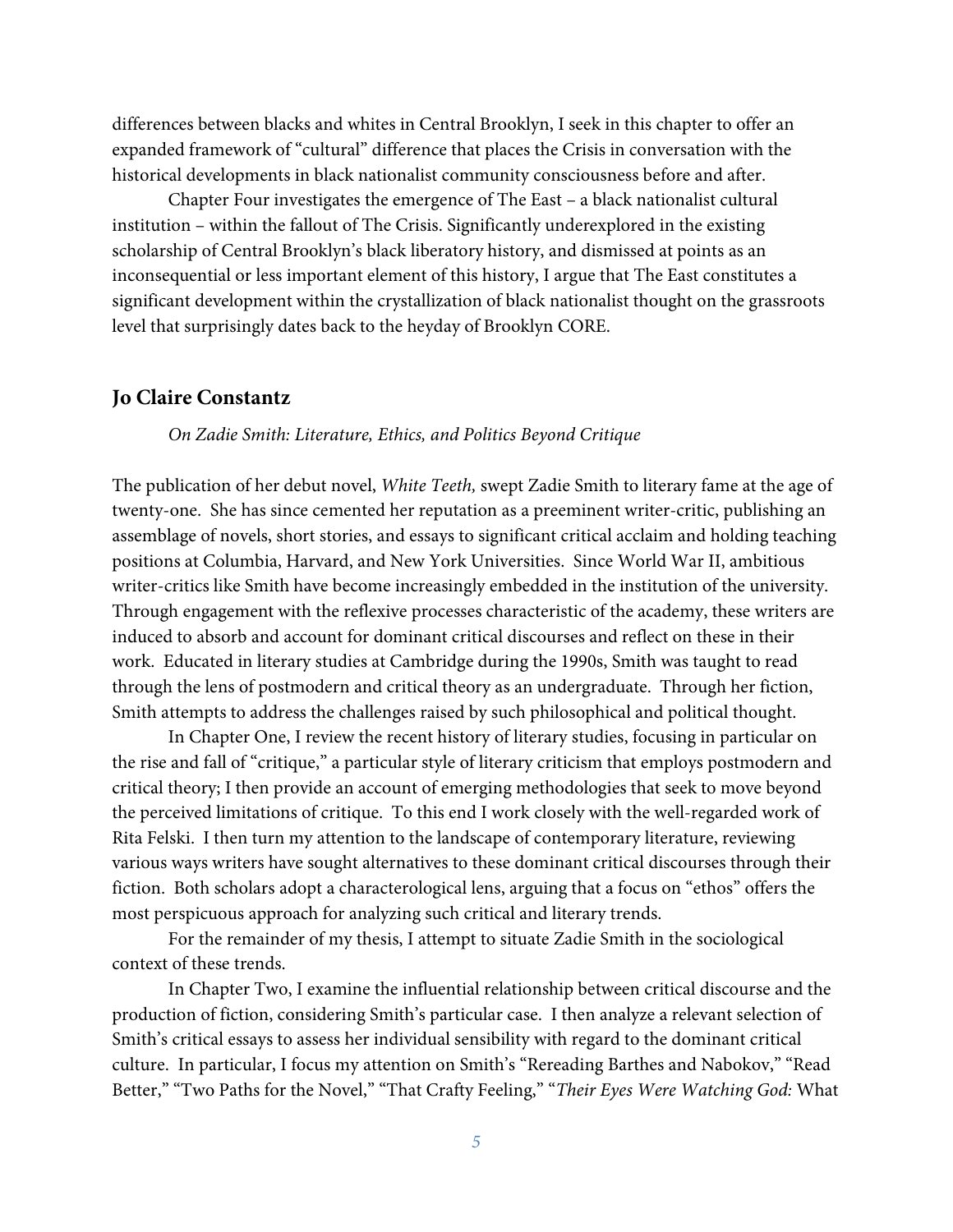Does *Soulful* Mean?," "Love, Actually," "Fail Better," and "*Middlemarch* and Everybody."

In Chapter Three, I conduct a post-critical reading of *Swing Time,* Smith's most recently published novel. Aligning myself with the characterological approach, I analyze how Smith responds to these discourses by incorporating an examination of different models of "reading" in her work. In *Swing Time* Smith tests the merits and shortcomings of familiar "critical" and "uncritical" methods through the actions (and inaction) of various characters. Through her narrative, Smith articulates an alternative ethos that refuses the critical-uncritical dichotomy. This postcritical ethos seeks to transcend naïve and solipsistic styles of reading in order to more fully recognize the reality of the "other"; a task that Smith argues lies at the core of both fiction and our ethical lives. Beyond mere concern for critical methodology, Smith contends that one's approach to texts can inform one's approach to other people, thus carrying significant ethical weight.

# **Kathryn (Katie) Deal**

*"Purpose Built" from Privatization: The Evolution of Affordable Housing through Public-Private Partnerships* 

In the United States, an individual's housing represents one of the most important predictors of social stability and wealth security. But an increasing number of Americans cannot access safe, affordable homes. Because of exploitative governmental and market practices, de facto segregation and concentrated poverty have become institutionalized in the nation's most underresourced neighborhoods. To meet the needs of a swelling low-income population, community development corporations (CDCs) emerged: using their cross-sector connections to assemble all possible resources to create affordable housing units, and protect the families living within them. Today, these private-public partnerships have been described as the most effective vehicles for delivering affordable housing. This paper explores the rise of public-private partnerships from the privatization of public housing, and how one of the nation's foremost housing models— Purpose Built Communities—illustrates the challenges and opportunities faced by community development corporations today.

To explain the need for public-private partnerships in the creation of affordable housing, I begin my first chapter by tracing the historical narrative of privatization in public housing. I profile important political decisions within three periods of privatization, and explain their implications for the real estate market, households across income levels, and racial minorities. I find that many federal programs perpetuated and institutionalized the "profitable-yet-damaging segregation" that came to characterize American real estate. I also discuss how these programs incentivized and permitted discrimination within the private market.

In Chapter Two, I analyze the outcomes of this historical narrative: concentrated poverty; a reductive, supply-demand framework of creating "affordability," and de facto segregation. I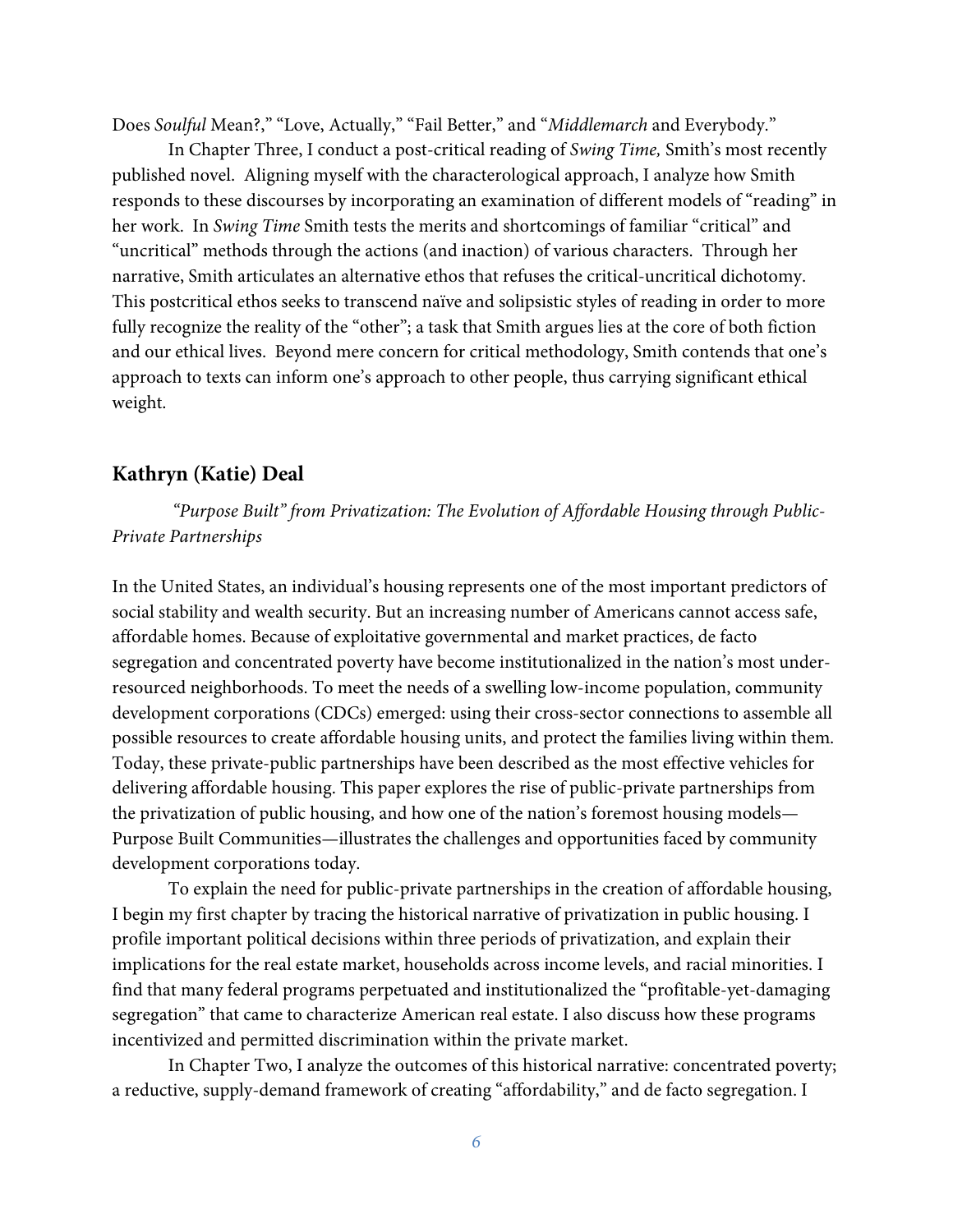then explain how the field of community development responded to these concerns, and provided an approach to solve the problems created by federal disinvestment.

With this analysis, I posit that community development arose as a reaction to the privatization of public housing. In Chapter 3, I test this assertion by mapping the history of community development corporations (CDCs) onto shrinking public sector involvement in the creation and provision of affordable housing. I find that CDCs create more and better affordable housing with public-private partnerships than the government and private sector alone. I also explain how CDCs redefine "affordable" housing to encompass the additional costs of living in poverty. This "place-conscious" approach creates a "new vision of comprehensiveness" that supplements federal social services, and improves the lives of low-income families. I then explain the weaknesses of CDCs, and how where this "vision" may be shortsighted.

Purpose Built Communities (PBC) represents the most recent evolution of public-private partnerships in community and affordable housing development. In Chapter 4, I narrate the history of PBC, explaining how it improves upon traditional CDC models. I then evaluate PBC's success in achieving its stated goal: eliminating concentrated poverty. While the PBC model in East Lake "deconcentrated" poverty, I argue that it did so through the displacement and exclusion of former residents. I then describe how stakeholder interest, risk aversion, and a desire to eliminate the "optics of disinvestment" influenced East Lake's outcomes.

In the Conclusion, I evaluate the lessons learned from East Lake, and explain how PBC has become more inclusive in its community: Renaissance West in Charlotte, North Carolina. Given the mixed success of PBC, I provide suggestions for the organization, and address implications arising from those improvements. I then use PBC as a proxy to discuss the true potential for CDCs to become the nation's central providers of equitable affordable housing.

# **Casey Cyrus Eilbert**

# *The 'Diversification of Decline': Workforce and Workplace Transformation in the Twentieth Century United States*

The second half of the twentieth century saw dramatic changes in the character of work in the United States. The period saw the decline of employment contracts centered on security and the advent of a "*new* new deal." In this "*new* new deal" employee benefits and tenure declined, replaced with employment relationships based on the principle of flexibility, incorporating features of flat management, worker autonomy, and performance-based pay. Accompanying these workplace changes were changes in the demographics of the workforce; the same period ushered women and underrepresented minorities into the workforce at unprecedented rates. Chapter One traces these simultaneous changes. In the remaining chapters, I explore the relationship between these two phenomena on a micro-level, looking to the cases of three prominent U.S. corporations and their responses to diversification. I argue that in response to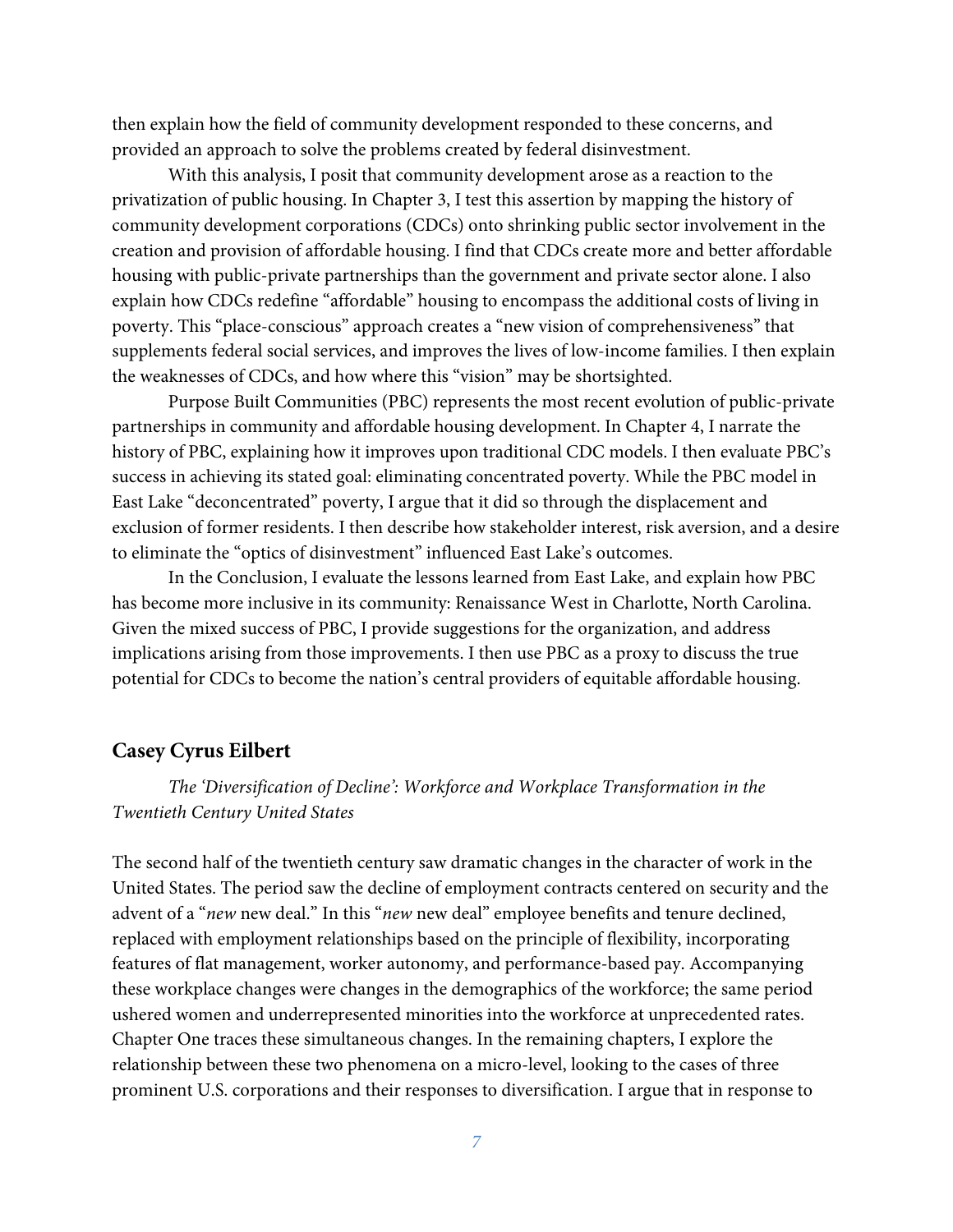new workforce populations, corporations changed the nature of their employment relationships in a way that hollowed employment benefits for all employees.

Chapter Two considers the material implications of the Boeing Company's rhetorical shift from understanding its workforce as a "family" of breadwinners to that of a more inclusive "team." I argue that in denying breadwinner status to diverse workforce populations, the company absolved itself of its obligation to provide gainful, stable employment. Chapter Three argues that IBM similarly abandoned a "family" model based on corporate paternalism in favor of more flexible relationships with a more diverse group of employees. I argue that this flexibility shifted employer-employee relationships in favor of the company, ultimately serving IBM's bottom line.

 In Chapter Four I advance the case of Intel, founded in 1968, as the embodiment of the workplace features embraced by Boeing and IBM in the name of diversification, namely flattened hierarchies and flexible employment relationships. This chapter serves to evaluate these workplace features in terms of their effectiveness in accommodating diverse workforce populations. I argue that in failing to meet its claims of egalitarianism, in in actuality stifling diversity, Intel demonstrates the inadequacy of corporate responses to diversification in the twentieth century.

#### **Nick Favaloro**

#### *South African Township Music and the Celebratory Narrative*

Hybridity has a way of stoking controversy. While some view hybridity as a vehicle for creativity and inspiration, others worry it will lead to cultural diffusion and appropriation. This complexity is reflected in the fraught history of South African music, with its mix of indigenous, colonial, African and Western sounds, conflicts and traditions. Thus, South African music provides fertile grounds for a discussion of the concept of hybridity. In order to enter the conversation on cultural hybridity in South African music, I borrow a framework from ethnomusicologist Steven Feld. Feld sets out a discourse waged between an anxious narrative and a celebratory narrative. The anxious narrative claims hybridity contributes to a loss of artistic value whereas the celebratory narrative positions hybridity as a means of positive innovation. Throughout the pages of this thesis I continuously raise the question: what is gained by situating a study of South African music within the celebratory narrative – anxious narrative discourse?

Chapter One opens with a description of a "Youth Day" celebration in Khayelitsha Township. I use this nugget of ethnographic detail to introduce three analytical threads: music's diverse functionality, cultural hybridity, and the complicated role of the onlooker. These threads flow into and further the anxious/celebratory debate. I take up this debate by putting ethnomusicologists in conversation with political philosophers. Drawing upon the work of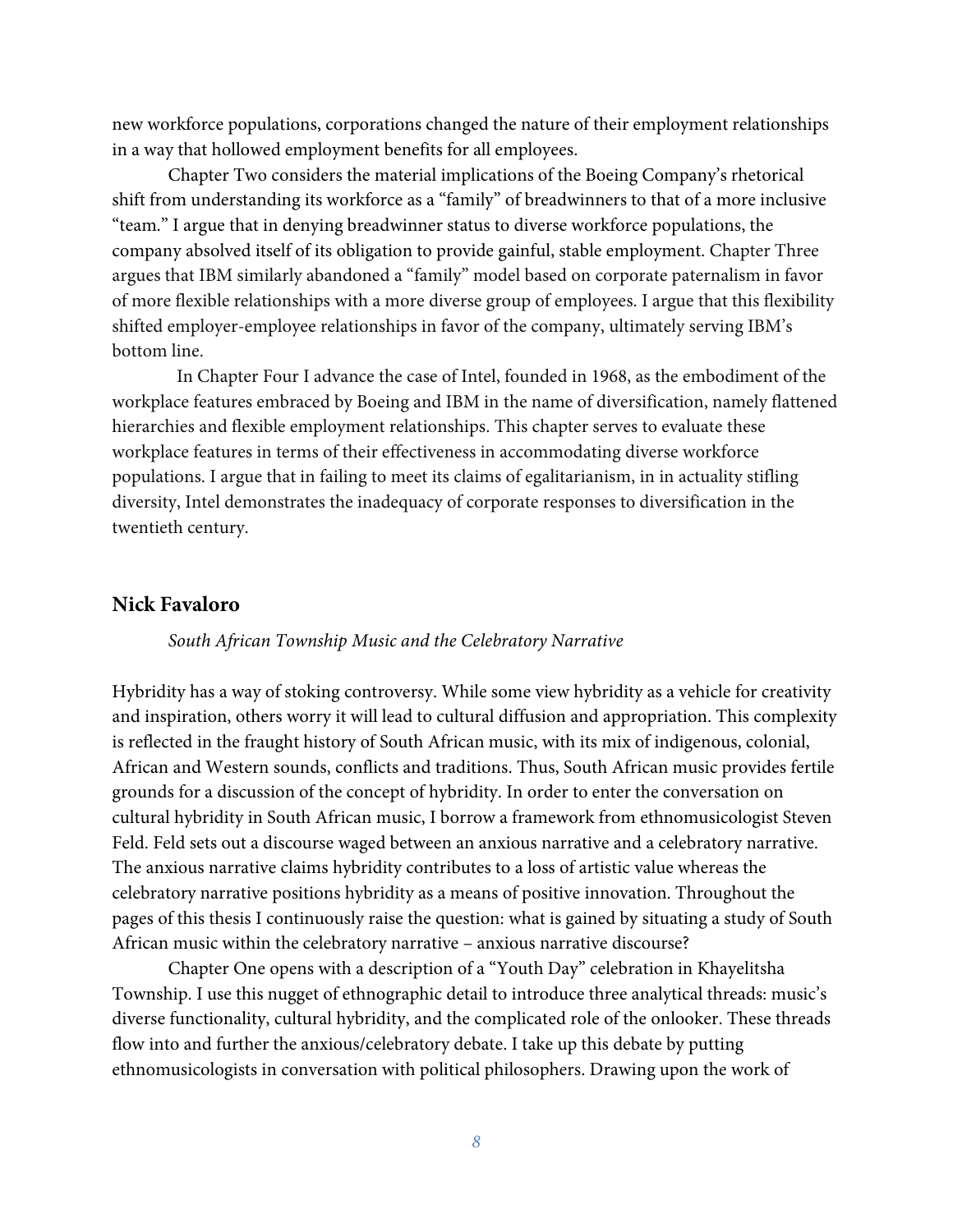Steven Feld, Bob White and Veit Erlmann, I describe the viewpoints often associated with the anxious side of the dialectic. Next, I consider the scholarship of Tzvetan Todorov and Martha Nussbaum as a means of illustrating what a well-constructed celebratory argument looks like. Finally, I ground the discussion of the anxious/celebratory discourse with the voices of those most immediately implicated in the debate: musicians themselves, and community members of South African townships.

Chapter Two examines the formation of South African township music, specifically the emergence of the genres of *marabi* and *mbaqanga*. These musical forms offer a window into the political and cultural landscape of the black urban periphery from the 1940s to the 1960s. The chapter considers these themes by placing them into the narrative of Sophiatown, a vibrant freehold area outside Johannesburg, and also by sprinkling in personal anecdotes to put historical tensions and dynamics into contemporary relief. The key questions this chapter grapples with include: what material factors prompted the formation of *marabi*? How does music embed meaning and also act as a potent and revealing cultural force? In what ways and to what effect did Western influences shape the formation of *mbaqanga*? I suggest hybridity created a "third space" within which township inhabitants could defy the expectations and oppressions of the apartheid regime.

In Chapter Three I investigate how the celebratory and anxious narratives can inform our understanding of Paul Simon's *Graceland* album. The album represents a hybrid combination of *mbaqanga* sounds with an American folk rock style. I first explore the narrow criticism levied against Simon, and then analyze *Graceland* through a more structural lens. I conclude by embracing the celebratory narrative.

## **Nicholas Budd Fenton**

*Neither East nor West: Neo-Eurasianism and the Russian Rejection of Western Liberalism*

This thesis is an exploration and analysis of the Russian ideology of neo-Eurasianism. The following questions are answered over five chapters: What are the roots of neo-Eurasianism in Russian intellectual history? What are the key components of neo-Eurasianism? How has neo-Eurasianism influenced the Kremlin-backed ideology of "sovereign democracy?" How should the supporters of liberalism respond to neo-Eurasianism in the context of Kremlin-backed disinformation campaigns?

Chapter One argues that neo-Eurasianism has deep roots in Russian intellectual history. Russian conservative thinkers during the imperial period consistently positioned Russian culture and values in opposition to Western liberalism and culture. During the interwar period, a group of Russian émigré scholars conceived of Eurasianism, arguing Russian culture had not just been influenced by Europe, but had indelibly been marked by Asian culture after the Mongol conquest. These writers, especially Nikolai Trubetzkoy, firmly placed Russian culture, which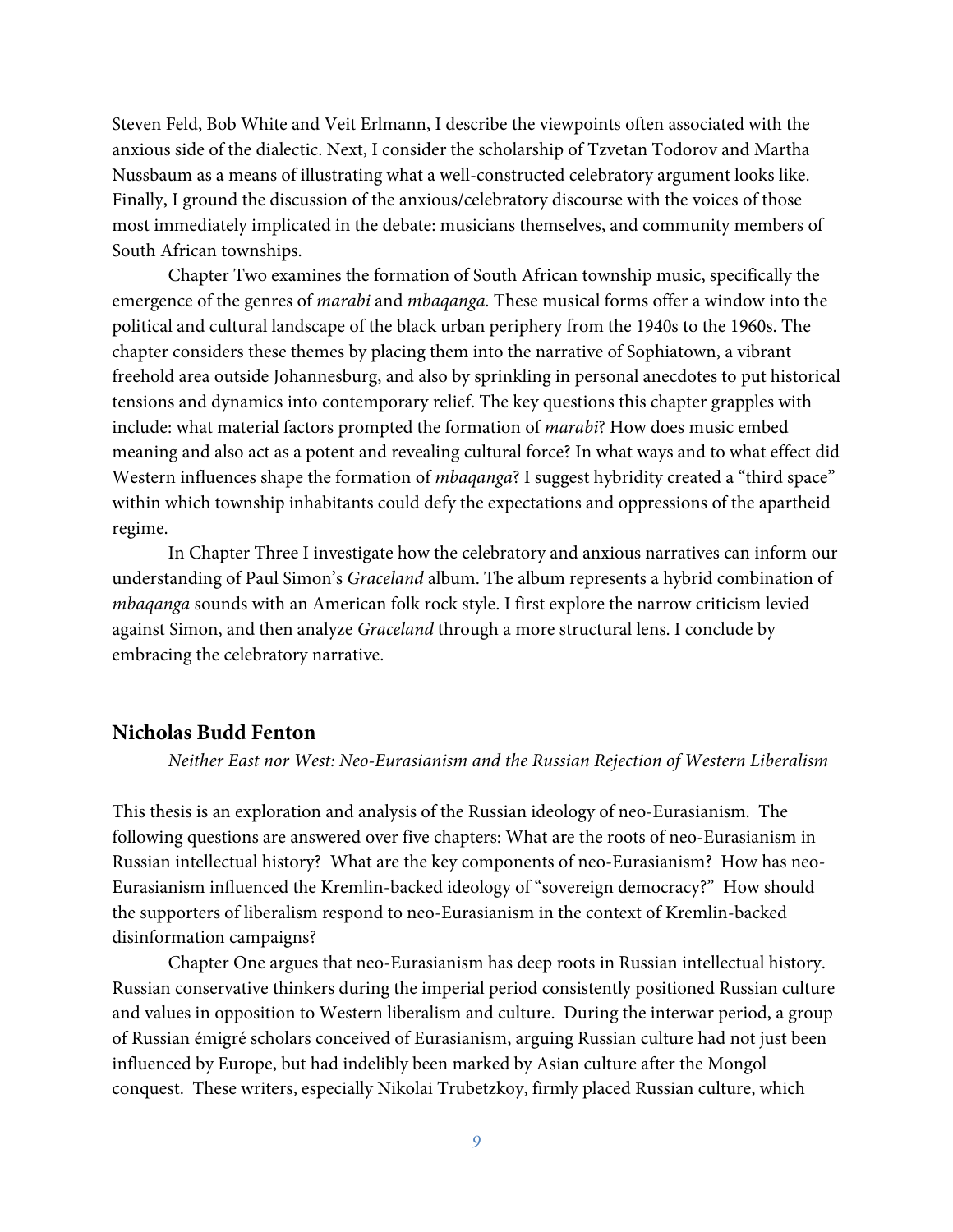they viewed as part of a broader Eurasian civilization, in opposition to secularized Western liberalism. Finally, this chapter turns to Lev Gumilev, a Soviet historian who popularized Eurasianist ideology through sensationalized accounts of Russian history.

Chapter Two turns to Alexander Dugin, the key ideologue in popularizing neo-Eurasianism. A former neo-Nazi, Dugin today has a wide following in the Russia media and commentariat, and enjoys significant access to the Russian elite. His neo-Eurasianist theories center on the belief that Russia must lead the nations of the world in a geopolitical alliance against American international unipolarity and hegemony. Dugin believes that American dominance in the foreign-policy sphere translates into the imposition of America's Western liberal values onto cultures he views as inherently conservative.

Chapter Three examines the writings of Vladislav Surkov, a major policy-maker in today's Kremlin. In 2006, Surkov gave a speech in which he outlined the tenets of an ideology he named "sovereign democracy," which embraces neo-Eurasianist opposition to Western universalism, but tones down Dugin's more extremist language into a more politically palatable rhetorical variant.

After addressing these questions, this thesis explores the contradiction inherent in civilizationist defenses against Western mores and values, of which neo-Eurasianism is the latest iteration in a long history of Russian conservative thought. While conservative Russian civilizationists reject the imposition of Western values on the peoples of Eurasia, they implicitly defend Russian chauvinism and imperialism through essentialist arguments grounded in romanticized accounts of history.

In the context of Kremlin-backed disinformation campaigns designed to discredit liberalism, the supporters of global liberalism must respond with a positive argument that substantiates their worldview. This thesis identifies Isaiah Berlin's conception of pluralism as the ideal guide for Western liberals in articulating a firm defense of their values, while still working to find common ground and understanding with the supporters of neo-Eurasianism.

#### **Isabelle Ann-Jingyi Han**

*"Insurgent Articulations of Difference": Political Correctness, the Neoliberal University, and the New Campus Activism*

Universities have historically served as the center of the political correctness debate, from the canon wars of the nineties to today's "snowflake" generation. Current public criticisms of political correctness are levelled at college students, perceived to be coddled and oversensitive because they are offended by everything from Ovid to Halloween costumes. Hand-wringing over political correctness in higher education is undergirded by the caricature of the college student as an irate child, at once fragile and perpetually outraged. Claims of political correctness in universities resonate deeply with the public, perhaps because—according to mainstream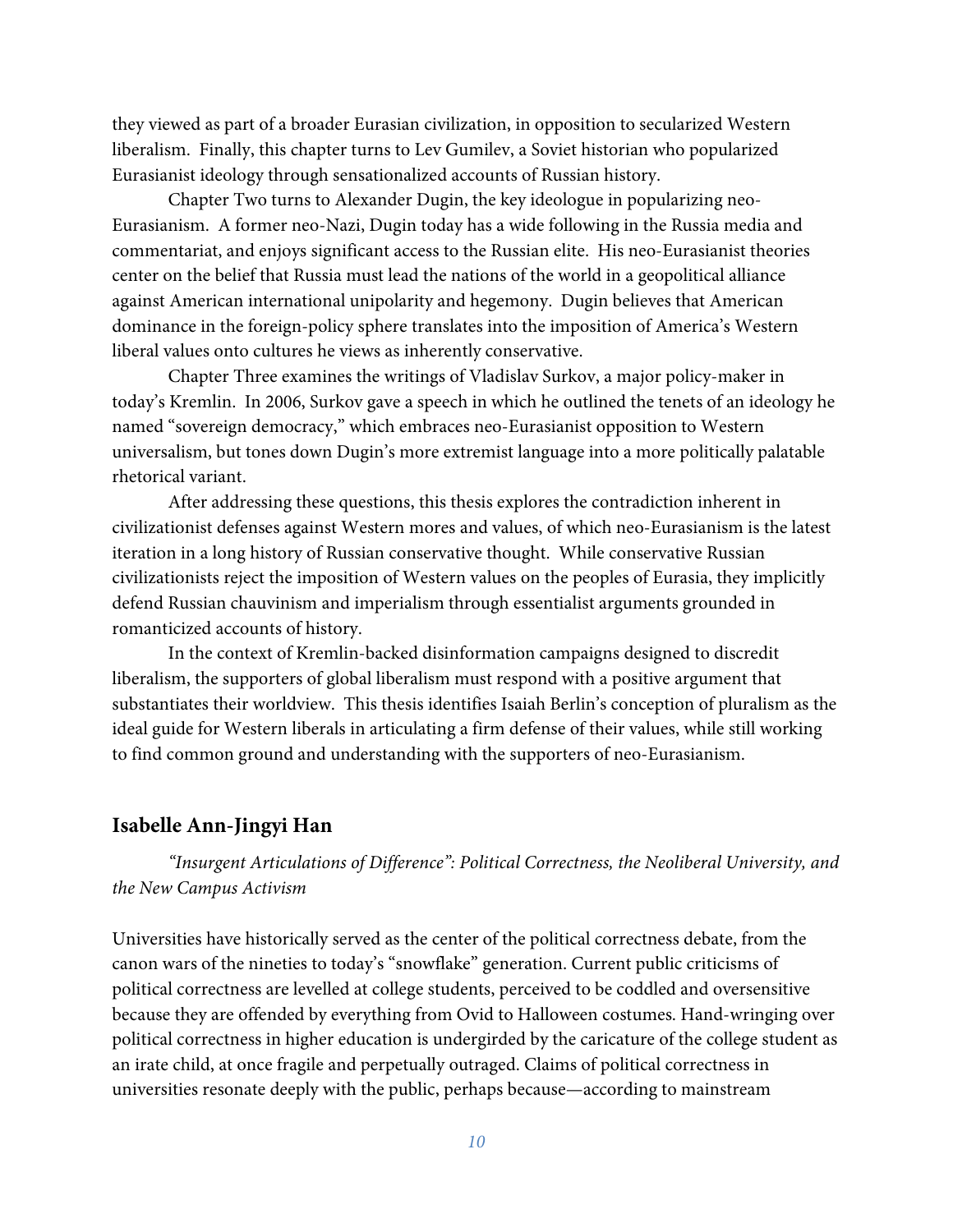commentators—this new student intolerance signals the breakdown of liberal democracy. If students refuse to engage in constructive, civil dialogue in their elite bubble sheltered from the "real world," what are the implications for American democracy?

In the first chapter, I look at the historical origins of the concept of political correctness. I examine how the university became a center of social unrest in the sixties, thus setting the stage for the academic canon wars and the reactionary backlash to multiculturalism in the nineties. I offer an overview of present-day conceptions of PC through a discourse analysis of opinion editorials about college student protests.

 In the second chapter, I position the contemporary PC debate in the context of privatized higher education. Universities in the U.S. have dramatically shifted their funding and organizational structures to align with private interests, resulting in skyrocketing tuition costs and student debt. I focus on two facets of the neoliberal university that are key to understanding student protests and subsequent claims of political correctness. First is higher education's cooptation of the language of diversity, which is "non-performative" in that public institutional commitments to equity are never operationalized. Through a historical analysis of discourses of diversity in higher education, I demonstrate how diversity has been thoroughly commodified and thus politically neutralized. I then discuss a trend toward corporate risk management methods in quelling student dissent, arguing that such methods are a symptom of the neoliberal university in that protecting the brand and reputation of the institution supersedes minority student demands for accommodation.

 In the latter half of the thesis, I examine three institutions of higher education in the U.S. that experienced significant campus unrest in 2015 over issues of racial equity: the University of Missouri, Yale University, and Claremont McKenna College. In comprehensively re-constructing the complete trajectory of student protests, and offering my own analysis of the events, I illustrate how characterizations of protests and protesters in the mainstream media fundamentally misunderstand higher education and the root of student grievances. I conclude with a cross-case analysis of student activists' demands. Overall, I hope to provide a fresh perspective on the debate in examining the relationship between the neoliberal turn of higher education and the PC debate's characterization of college students, and how those tensions play out in the recent surge of student protests.

# **Elaine Harrington**

*When Facts Prove Futile: How the Contemporary Anti-vaccine Movement Confronts Scientific Evidence* 

In 1998, *The Lancet* published a study by Andrew Wakefield which first alleged that the MMR vaccine may have caused the autism epidemic. He would go on to assert this vaccine-autism connection as fact and become a prominent figure in the anti-vaccine movement that his work accelerated. As recently as 2016, he released a documentary promoting this vaccine-autism link.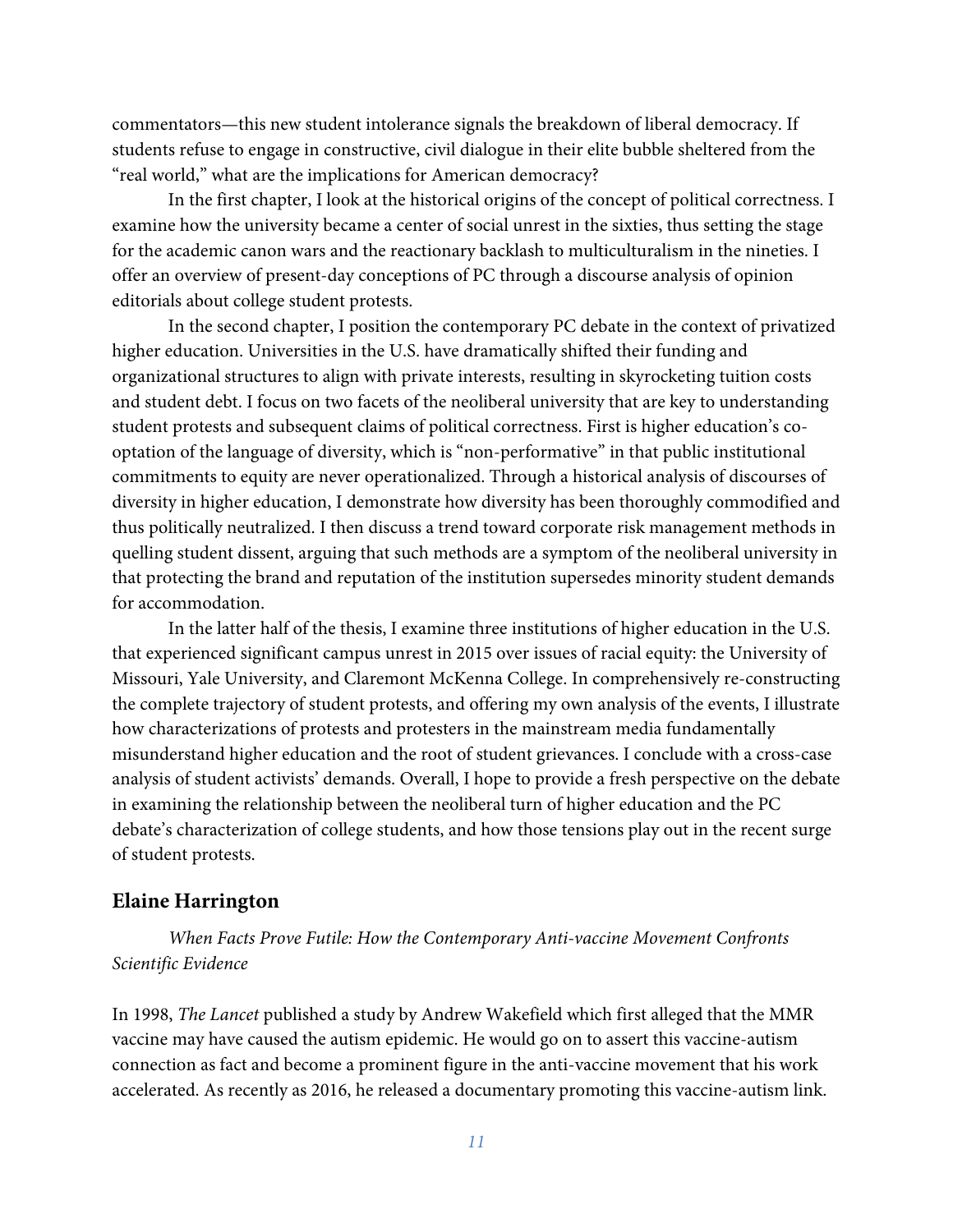In the intervening years since Wakefield first made headlines, significant epidemiological data has refuted this connection. Nonetheless, he persists. In this thesis, I sought to understand how Wakefield and other members of the anti-vaccine movement have maintained their position despite increasing, persuasive evidence that their allegations about vaccine safety are wrong.

In Chapter One, I explore the history of the anti-vaccine movement and its prominent arguments. Opposition to vaccination began with a legitimate fear the new technology would cause harm. At the anti-vaccine movement's heights in Victorian-era England and Progressiveera America, citizens mobilized against the new, intrusive state action of compulsory vaccination. Safety reforms squashed some opposition, but require one believe the state's assertion that vaccines are safe.

Contemporary anti-vaccinators, unlike their predecessors, oppose a medical establishment that has data to refute their claim that vaccines cause harm. To maintain their case, they must deny scientific consensus. In Chapter Two, I explore the tactics developed by other groups committed to denying scientific consensus. AIDS denialists and Intelligent Design creationists argued the scientific consensus is incorrect because it was formed on insufficient evidence. Anti-vaccinators' initial claims about the whole-cell pertussis vaccine, MMR, and the vaccine preservative thimerosal similarly argue the scientific consensus on vaccine safety is lacking because researchers have failed to examine whether vaccines cause long-term neurological damage.

Phillip Morris-funded and Exxon-funded groups made the case that tobacco and climate change, respectively, are scientific controversies. Anti-vaccine activists used similar tactics when they disputed the methodologies of CDC studies and pointed to dissident researchers to claim a scientific consensus on the vaccine-autism link does not exist.

Chapter Three explores the evolving relationship of the contemporary anti-vaccine movement with science, beginning with the 1982 film about the harm of the DTP vaccine. Its attempts to deny scientific consensus faced significant challenges, most notably in the 2009 Omnibus Autism Proceeding. When their best case failed, anti-vaccine activists stopped insisting the extant scientific research supported their case. I then examine their turn to conspiracy theories to justify why the scientific consensus does not support the vaccine-autism link. From this viewpoint, the CDC and "Big Pharma" have colluded to hide their responsibility for the autism epidemic by publishing fraudulent research.

#### **Alexa L. Hazel**

"*First fight. Then fiddle.": The Politics of Form in Assia Djebar's* L'Amour, la fantasia

Assia Djebar (1936-2015), her 1985 novel, *L'Amour, la fantasia*, this novel's critical reception, and the limitations of this critique animate my thesis. The primary goal of this project is to nudge Djebar's critics, and perhaps postcolonial studies in general, toward a more nuanced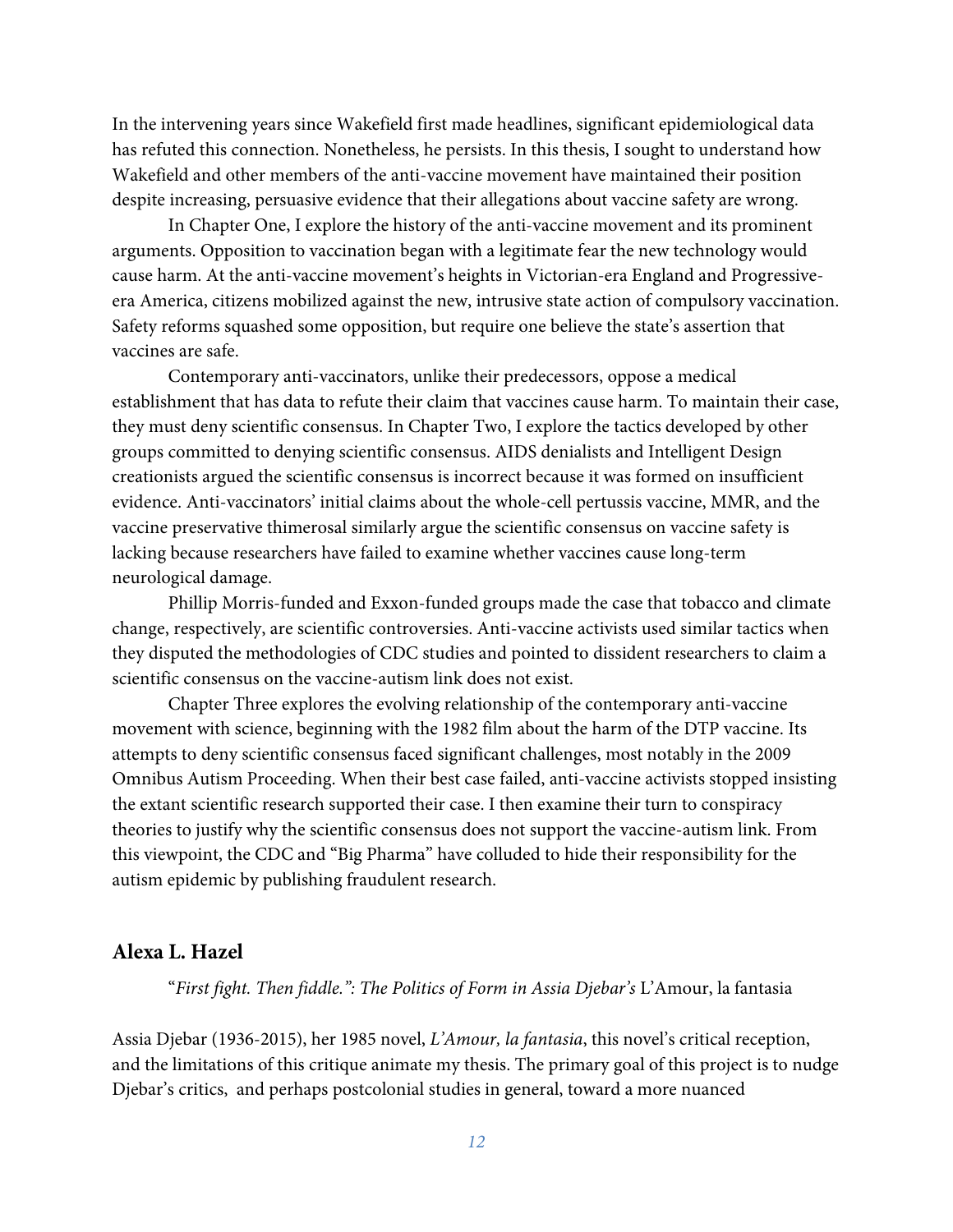understanding of the relationship between aesthetics and politics in non-Western fiction. Provoked by Françoise Lionnet's comments in an essay entitled "Ces voix au fil de soi(e)," this thesis proposes that the creation of a new interpretative space—one in which politics and aesthetics more equally, productively, and unexpectedly commingle—offers one path for saving Djebar's novel from relative obscurity, as a book known mainly to postcolonial academics.

In my first chapter, I examine how Djebar's critical reception, the way postcolonial scholars write about this complex and aesthetically dense novel, situate her in the category of postcolonial feminist writing. To frame my discussion I give a brief description of the sprawling field of 'postcolonial studies,' one particular and unwieldy branch of 20<sup>th</sup> century literary theory. In the second half of my first chapter, I turn my attention to Djebar's laudatory criticism. Hailing Djebar as doubly resistant against the twinned systems of patriarchal and colonial oppression, applauding her revisionary and politically impactful historiographical project, this criticism is quite limited in its insularity and treatment of form. In predictable ways, scholarship on Djebar conscripts her novel's aesthetics into a fight against power and discourse.

In my second and longest chapter, this project's focal point, I conduct my own structural analysis of Djebar's complex, polyphonic work. Offering one possible interpretative space expansive enough for politics and aesthetics to comingle, I reconsider the tools with which Djebar sculpts her novel. "Modified repetition" and its extended family of concepts – recall, echo, imitation, mirror – are analyzed as structural motifs. I organize this chapter according to the tripartite division in *L'Amour, la fantasia*. This chapter concludes by reassessing the work's relationship to its genre.

In my third chapter, drawing from the work of Édouard Glissant and Rita Felski, I argue that academics have a special role in curating – caring for, guarding and protecting – histories and narratives that might otherwise slip into oblivion. I suggest that one effective way to curate a text is to convey it: open up the echo chamber and translate the text into different contexts. If postcolonial theory – a relevant network of ideas with a high theoretical bar for entry – is to preserve important narratives of postcolonial resistance, it would do well to open up its interpretation to aesthetic analysis. Attention to a text's specificity might create unexpected and generative horizons of comparison.

#### **Lauren Christine Jackson**

*The Responsibility to Persuade: Advocacy, Aid Politicization, and a Humanitarian Identity Crisis*

In 1999, communications scholar John Zaller coined the term "media politics" to describe the series of exchanges between politicians, journalists, and citizens acting in rational self-interest. He posited that in the  $21<sup>st</sup>$  century, political capital would be acquired and maintained by those who most effectively influenced public opinion through news coverage. In this thesis, I situate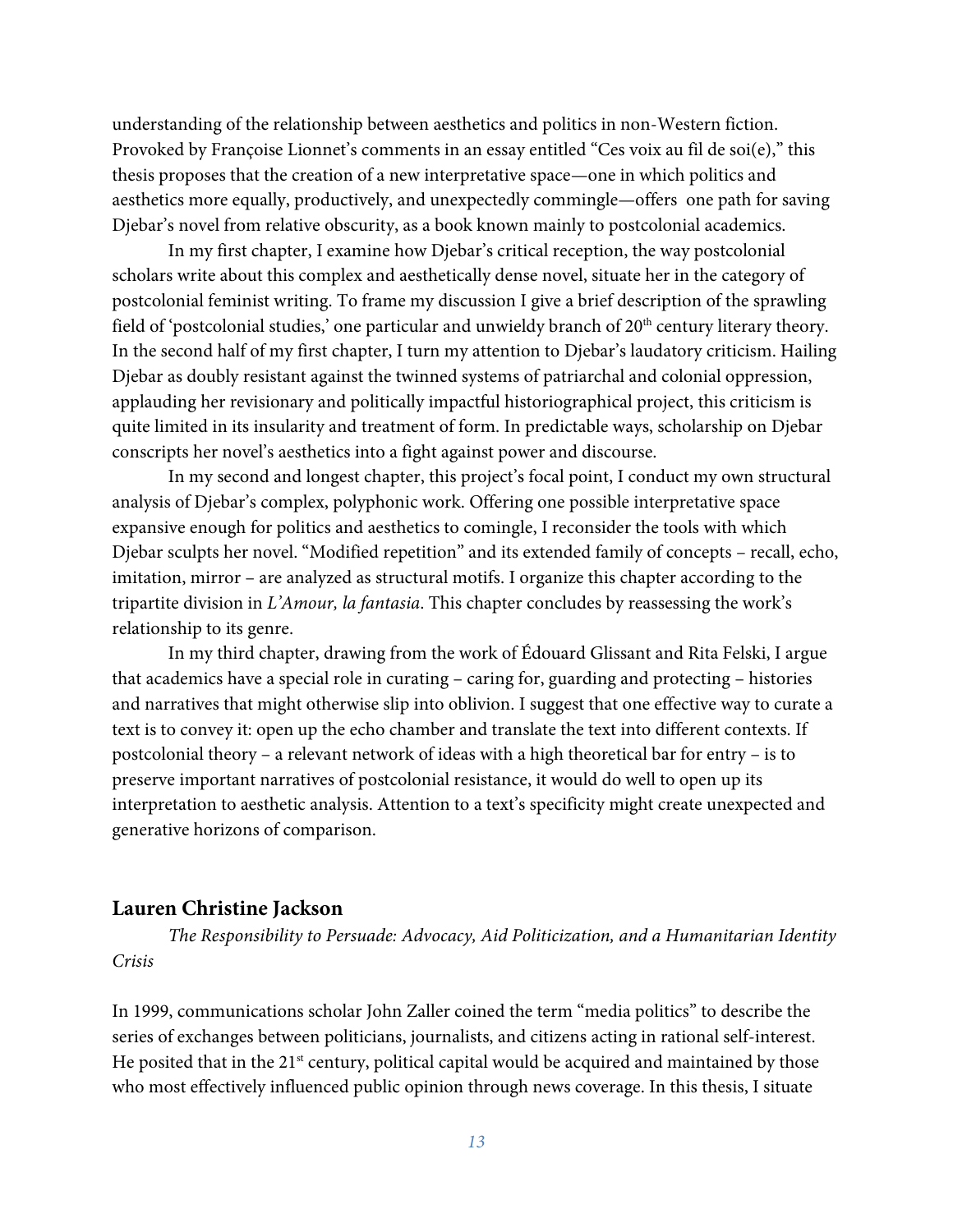humanitarian advocacy within this struggle, questioning how the game of media politics has influenced the politicization of aid. I argue that, averse to self-interested calculations, humanitarian advocates have neglected to engage strategically in the game of media politics failing populations in crisis in the process.

Though they rarely acknowledge it, humanitarians are interlopers, and at times central players, in the game of media politics. As arbiters of information, pseudo-state actors with power over crisis-affected populations, and international lobbyists, the political power wielded by humanitarians deserves critical analysis; nonetheless, minimal scholarship exists on the topic of humanitarian advocacy. This thesis begins to address that gap by tracing the historical evolution of humanitarian advocacy and parsing its current ecology. In doing so, this thesis answers the question: *What is humanitarian advocacy's role in the landscape of "media politics"?*

In my first chapter, I analyze humanitarian advocacy as an institution. I find that the humanitarian community has been engaged in advocacy since its inception; however, for the majority of humanitarian history, advocacy took the form of direct lobbying to states, policymakers, and parties to conflict or disaster — what I call "private advocacy." However, I also trace the recent shift from predominant reliance on private advocacy to a focus on public advocacy within leading humanitarian organizations.

In Chapter Two, I argued that advocacy is a microcosm of an identity crisis within humanitarianism regarding the acceptable politicization of assistance. I identified the Global War on Terror as a critical juncture in the recent history of advocacy, serving to fracture analyses of advocacy into "diplomacy" and "public communications," misnomers which further obscure the work of humanitarian advocates. I located this discussion within scholarship on the recent politicization of humanitarianism, specifically after Somalia, Afghanistan, and Iraq.

In Chapter Three, I argue that humanitarians are irrational actors in Zaller's landscape of media politics. After analyzing the current state of public advocacy amidst increasingly mediatized humanitarian crises, I use quantitative analysis to assess the efficacy of recent humanitarian-media engagement strategies. This quantitative analysis provides evidence that press releases are ineffective in orchestrating news coverage and frames, underscoring the need for the humanitarian sector to address their identity crisis. To do this, they must carefully identify the contours of advocacy and determine acceptable levels of political engagement.

The methodology for this thesis consists of 1) an extended literature review, 2) qualitative interviews with humanitarian practitioners and journalists, and 3) a quantitative assessment of humanitarian-media engagement in recent years. Ultimately, I conclude that more strategic, selfinterested media engagement, including direct story pitches to journalists, could help humanitarians carve out space for themselves in the landscape of media politics — making assistance more potent and participatory in the process.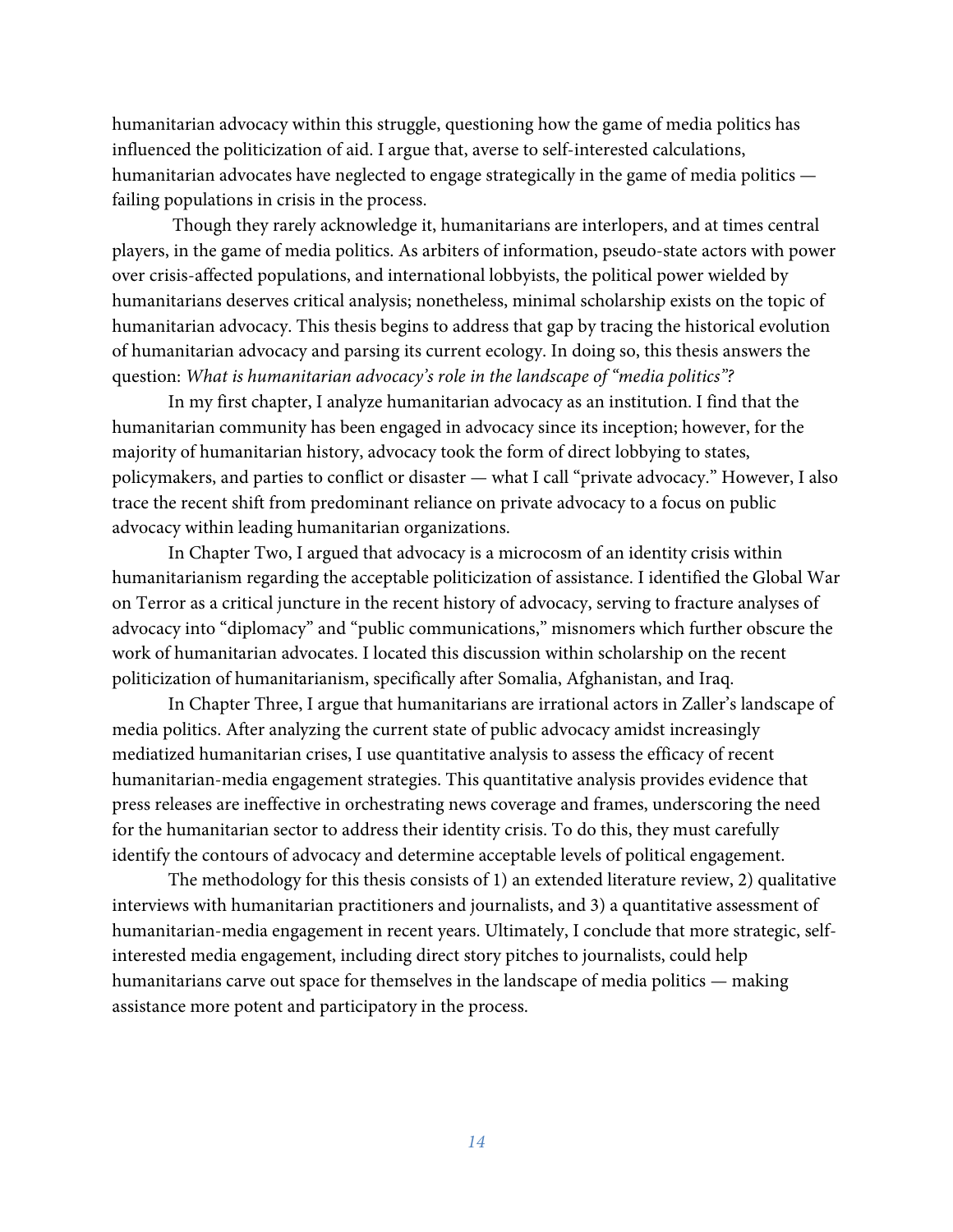# **Zeke Reed**

*Speramus Meliora; Resurget Cineribus: The Origins of the Urban Resurgence*

Once the "Arsenal of Democracy," Detroit is now the poster child for American post-industrial decline. Decades of disinvestment, racialized poverty, suburbanization, diminished tax bases, shortsighted local politics, and federal abandonment left the city to languish in the absence of the once-robust auto-industry. It is both the poorest and blackest major city in the country. Once home to over 2 million, Detroit now has only 700,000 residents plus 90,000 vacant buildings and 20 square miles of empty land. The situation is dire. Still, Detroiters demonstrate remarkable resiliency in the face of economic collapse. This thesis explores different currents in the city's complicated rise from the ashes.

In Chapter One, I provide a brief firsthand account of one of my walks through Detroit before outlining the root causes of the city's devastation. My analysis depends heavily on Thomas Sugrue's exhaustive description of the interconnected dynamics of politics, economics, class and race that eroded financial security and social trust in Detroit. I contrast this structural history with meta-narratives that blame "urban (read: black) cultures of poverty and corruption" for the city's predicament. I explain how these internal and external forces led to Detroit's Chapter 9 bankruptcy in 2013.

After this historical overview, I introduce the urban ecological paradigm to frame Detroit's trajectory. This paradigm views cities as complex networks defined by competition and cooperation between institutional actors. Ecological disturbances, like Detroit's economic decline, create opportunities for new institutional arrangements as new coalitions form and assert their visions for the future. To understand these agents of change, I adopt Chris Benner and Manuel Pastor's concept of "epistemic communities": groups of actors who share overarching perspectives, values and goals. My next three chapters examine the philosophies and practices of three of Detroit's epistemic communities: the private sector, grassroots activists and urban designers. Each chapter combines a discussion of the literature with two case studies.

Chapter Two evaluates the private sector in conversation with urban theorists Richard Florida, Richard Schragger, and Michelle Wilde Anderson. It draws on their insights to contextualize Detroit's Downtown Development and its neo-industrialism. I argue that while these private initiatives create value, the city must do a better job of redistributing local economic gains.

Building on these critiques of business as usual, Chapter Three looks at the grassroots activists working outside of traditional power structures. It borrows from planning professor Kimberly Kinner to describe the human costs of austerity budgeting, before exploring the hopeful prescriptions offered by activist extraordinaire Grace Lee Boggs. It contextualizes this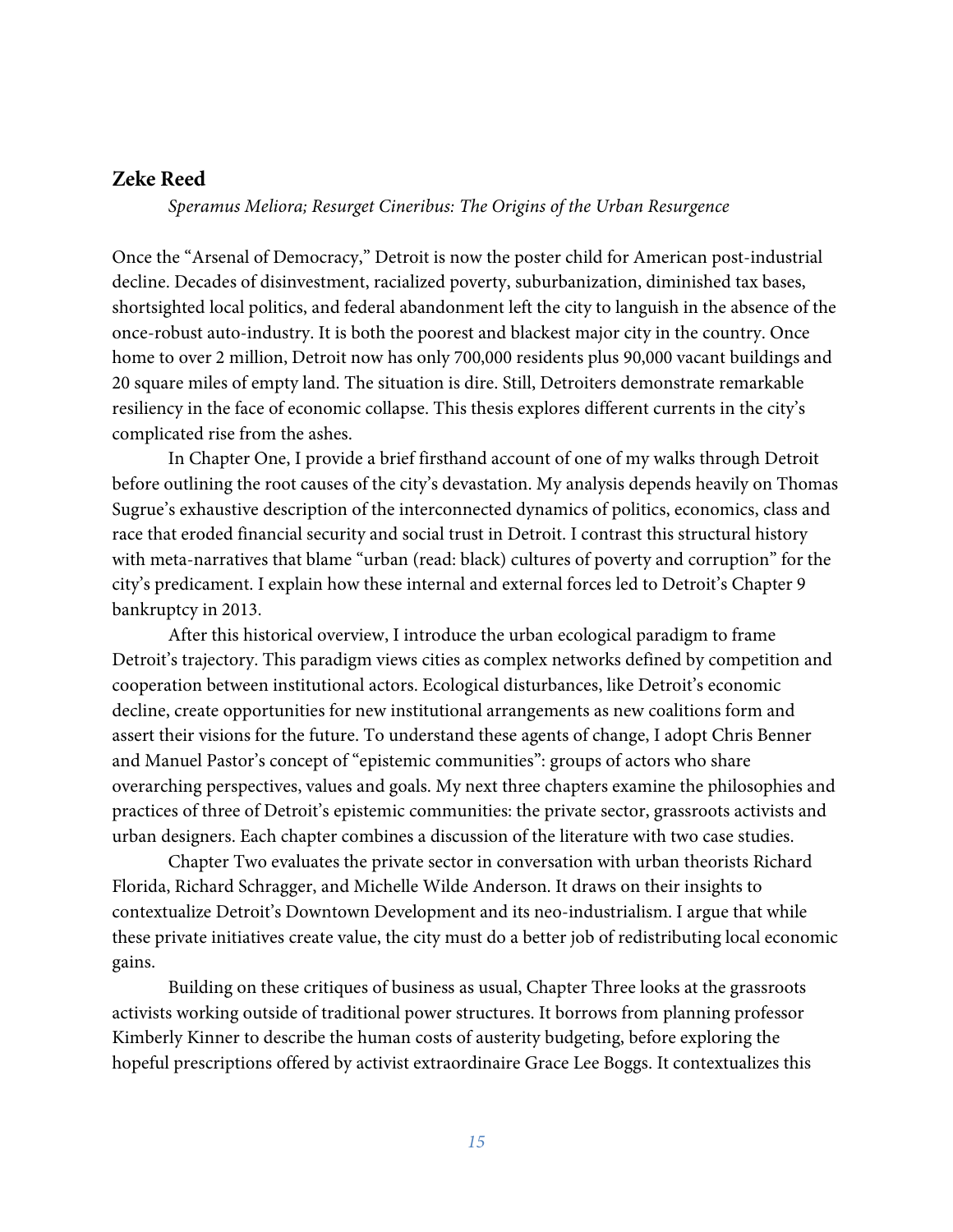discussion by looking at the work of urban gardener/artist/PST-grad Kate Daughdrill and the progressive media organization Allied Media Projects.

Chapter Four analyzes the urban design world with help from the original critic of modernist planning Jane Jacobs and the contemporary moral compass for progressive community development, Theaster Gates. It digs deeper by examining the new city planning department directed by Maurice Cox and the Detroit Collaborative Design Center directed by Dan Pitera, both of which are helping make planning more inclusive.

In this spirit of inclusivity, Chapter Five concludes my thesis with a review of the city's cross-sector strategic framework entitled "Detroit Future City." I elaborate on the framework's attempt to create a combined vision for the city's future. I conclude with my own recommendations based on my research.

# **Lia Russell**

*"The Miracle of a Few Written Signs": Richard Rorty and Vladimir Nabokov on the Novel*

In *Contingency, Irony, and Solidarity*, Richard Rorty provides a compelling reason to value literature in modern society: he explicates the importance of the novel as a social tool that fosters empathetic solidarity by depicting the suffering that a wide range of individuals' experience. According to Rorty, novels allow readers to imagine the pain that others endure and thereby encourage readers to refrain from cruelty by indulging their potentially harmful idiosyncrasies in private. He envisions a liberal utopia in which literature preserves harmonious coexistence by reminding its citizens to keep their personal desires from infringing on their public obligation to spare others pain.

In my first Chapter, I contextualize Rorty's conception of the novel as a public resource and argue that however uplifting, his valuation of the novel is incomplete. While he emphasizes the novel's social utility, Rorty largely overlooks its import as a means of self-formative, personal expression and neglects the possibility that novels both improve society and satisfy individual needs. Instead, he cites Nabokov's *Pale Fire* as a testament to the fundamental incompatibility of personal desires and social goals because its protagonist, Charles Kinbote, illustrates the cruelty of self-indulgence in Rorty's view. I conclude this chapter by suggesting that Rorty's incomplete characterization of the novel raises doubts about his claim that an insurmountable divide exists between private and communal concerns, and about his underlying assumption that novels like *Pale Fire* attest to their separation rather than bringing them together.

This thesis re-examines *Pale Fire* in light of Rorty's promising, though limited, conception of the novel and reconsiders the novel's potential through *Pale Fire*'s lens. In Chapter Two, I review *Pale Fire*'s critical reception to illustrate that while many readers agree with Rorty about Kinbote's cruelty, several contend that *Pale Fire* captures Kinbote's suffering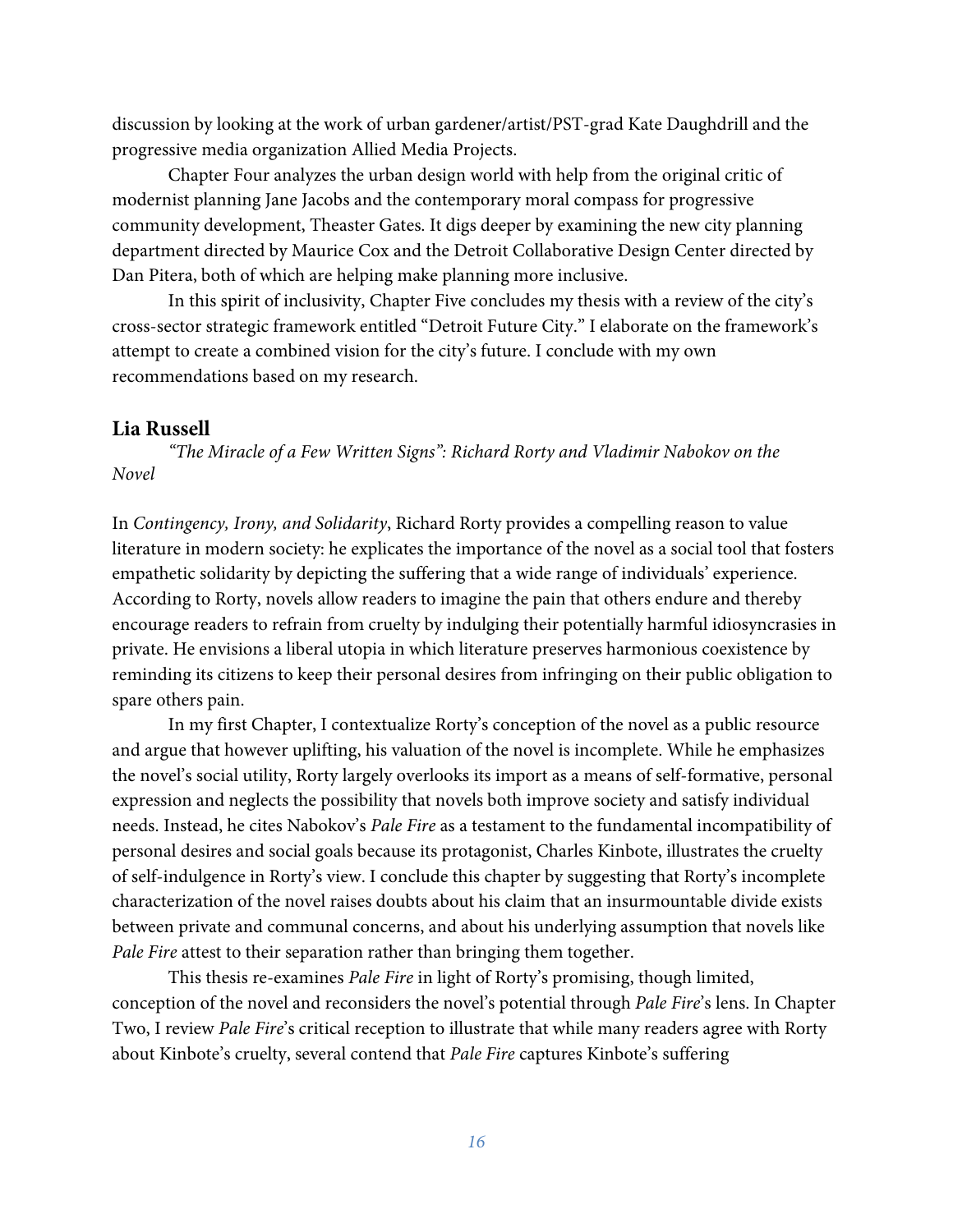sympathetically. Within this diverse range of interpretations, none entirely reject Rorty's conjecture that Kinbote constitutes a cautionary figure.

My interpretation of *Pale Fire* challenges this appraisal of Kinbote's function. In Chapters Three and Four, I offer a reading of *Pale Fire* with the aim of uncovering Nabokov's stance on the novel's capabilities by re-evaluating Kinbote's character. In Chapter Three, I argue that *Pale Fire*  victimizes Kinbote as a suffering character who invents an imaginary world, Zembla, to overcome his social alienation, loneliness, and suicidal ideation. The creative process of a poet, John Shade, inspires Kinbote's imaginative mitigation of his own pain and pushes Kinbote to realize his figment's self-preserving potential by sharing its details throughout the Commentary he decides to write on Shade's poem, "Pale Fire."

In Chapter Four, I explore Kinbote's nascence as a writer who deserves credibility and respect, and whose work constitutes a genuine effort to support himself but also remains attentive to another individual. I propose that the altruism inherent in Kinbote's Commentary as a means of personal, literary salvation marks his success as a self-creating though conscientious novelist. And I conclude that Nabokov validates the novel as a means of achieving both personal fulfillment and empathetic awareness that transforms readers and writers alike.

#### **Mary R. Russo**

#### *French in the World: Linguistic Culture and Policy in the Francophone Space*

The central claim of my thesis is that the linguistic culture of French has allowed it to assume a unique position among global languages. I argue that the historical success and contemporary status of the language is best understood in terms of the assumptions encoded within this linguistic culture. I theorize the assumptions of francophone linguistic culture as the following: (1) French is pure, rational, and clear; (2) French is the language of philosophy and humanist values; (3) French is well-suited to the communication of political ideas; (4) French is an elite language, deserving of a high social position.

In Chapter One, I argue that globalization is a sociolinguistic subject matter. I formulate a methodology for the study of global sociolinguistic phenomena that centers history and discourse as two key processes of globalization. Then, I relate francophone linguistic culture to the preceding analysis of globalization.

In Chapter Two, I consider the historical basis of francophone linguistic culture, tracking myths about French to their origins. By highlighting certain moments—the founding of the French Academy, the French Revolution, the Enlightenment, and colonialism—I demonstrate how policies were born of and served to reinforce various aspects of francophone linguistic culture.

In Chapter Three, I perform a Critical Discourse Analysis on the websites of two francophone institutions: The French Academy and the International Organization of the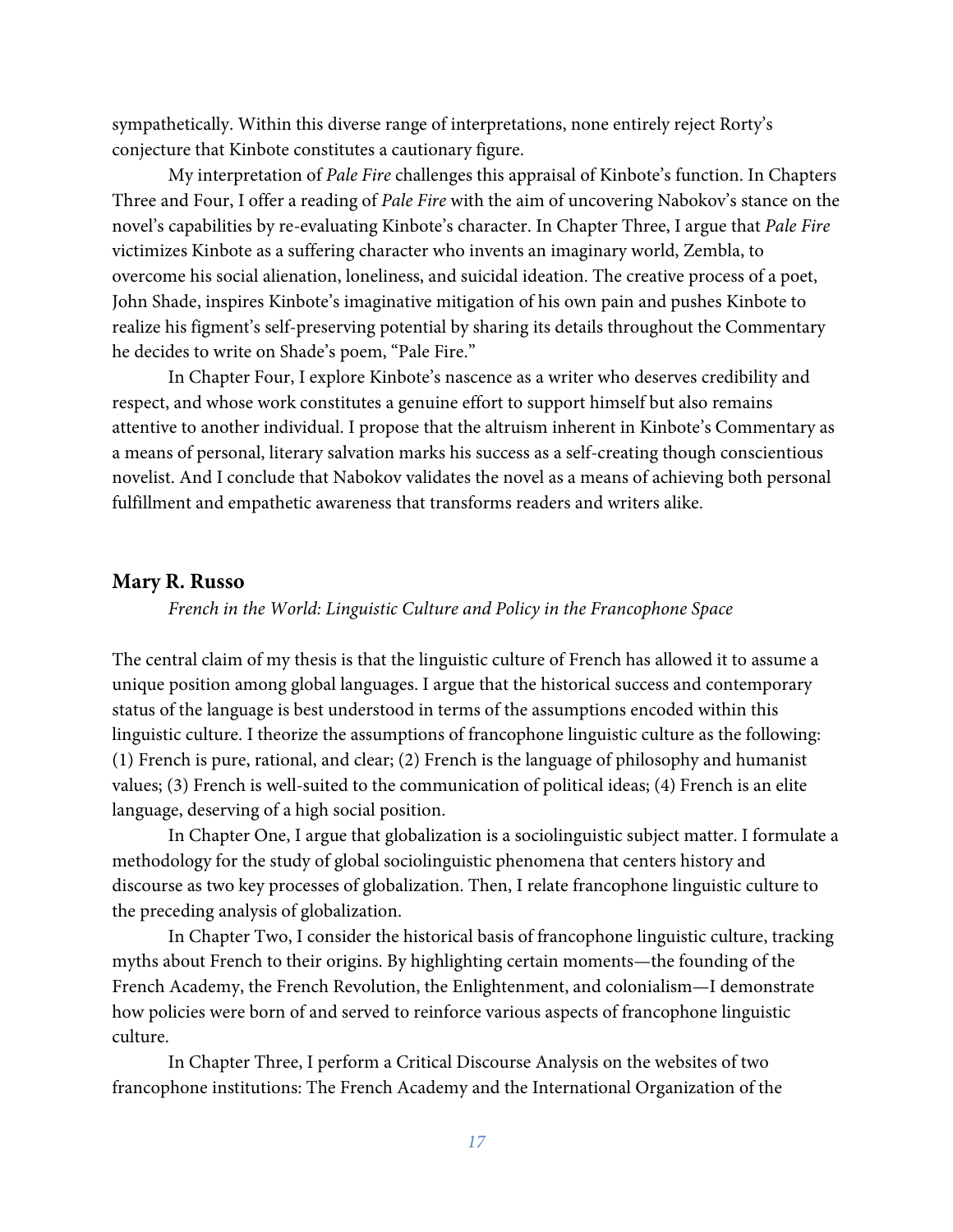Francophonie. I explore their orientation towards norms, values, democracy, colonialism, and the universality of French. In my analysis, I find that both institutions operate according to historically based mythologies about French language. Despite divergent approaches to language, the AF and the OIF manipulate various aspects of francophone linguistic culture to meet their strategic goals.

In Chapter Four, I argue that language policy can both challenge and reinforce linguistic culture. I use several examples from the francophone world—France, Quebec, Algeria, and Haiti—to illustrate the complexities of contemporary language policy problems in super-diverse communities. I suggest that language policies should be informed by an understanding of microlevel sociolinguistic issues as well as macro-level global sociolinguistic issues. Finally, I discuss the potential for sociolinguistic methods of conflict resolution.

# **Benjamin Schlichting**

#### *Unconstitutional Sentencing: The Forgotten Promise of the Eighth Amendment*

This is a story about broken promises. Contained within the Eighth Amendment's ban against "cruel and unusual" punishments is an implicit promise of equality. This promise demands that like people be treated alike and different people be treated differently for appropriate and relevant reasons. This underlying requirement of the Eighth Amendment asks that law-makers craft sentencing statutes which are clear and compels judges and juries to exercise their discretion impartially and equally to similar criminal defendants.

The interpretation described above is a teaching of the Supreme Court that has gone unnoticed in recent years; this thesis seeks to restore that forgotten promise which—through obliviousness—has been broken. With the broader interpretation of the Eighth Amendment that this thesis offers, it will be applied to the current advisory federal guideline sentencing scheme in the hopes of showing the constitutional transgressions that currently underscore this sentencing system.

The first chapter will discuss the development of something called guideline sentencing systems and how the Federal Sentencing Guidelines transitioned from a mandatory to an advisory state in the 2005 case of *United States v. Booker*. In the second chapter, I will illustrate how the Eighth Amendment's language historically promised equality in the sentencing process. This connection between "cruel and unusual" and "equal protection" was largely ignored in the Court's interpretation of the Eighth Amendment until the 1972 case of *Furman v. Georgia.* In that case, Justice William O. Douglas identified a fundamental, albeit implicit, right to equality in the language of the Eighth Amendment's "cruel and unusual" punishments clause. This method of interpretation was not novel. It aligned with underlying precepts of a judicial method known as substantive due process and extended Douglas's so called penumbra theory from the 1965 case of *Griswold v. Connecticut* to the context of the Eighth Amendment*.* Yet, where *Griswold*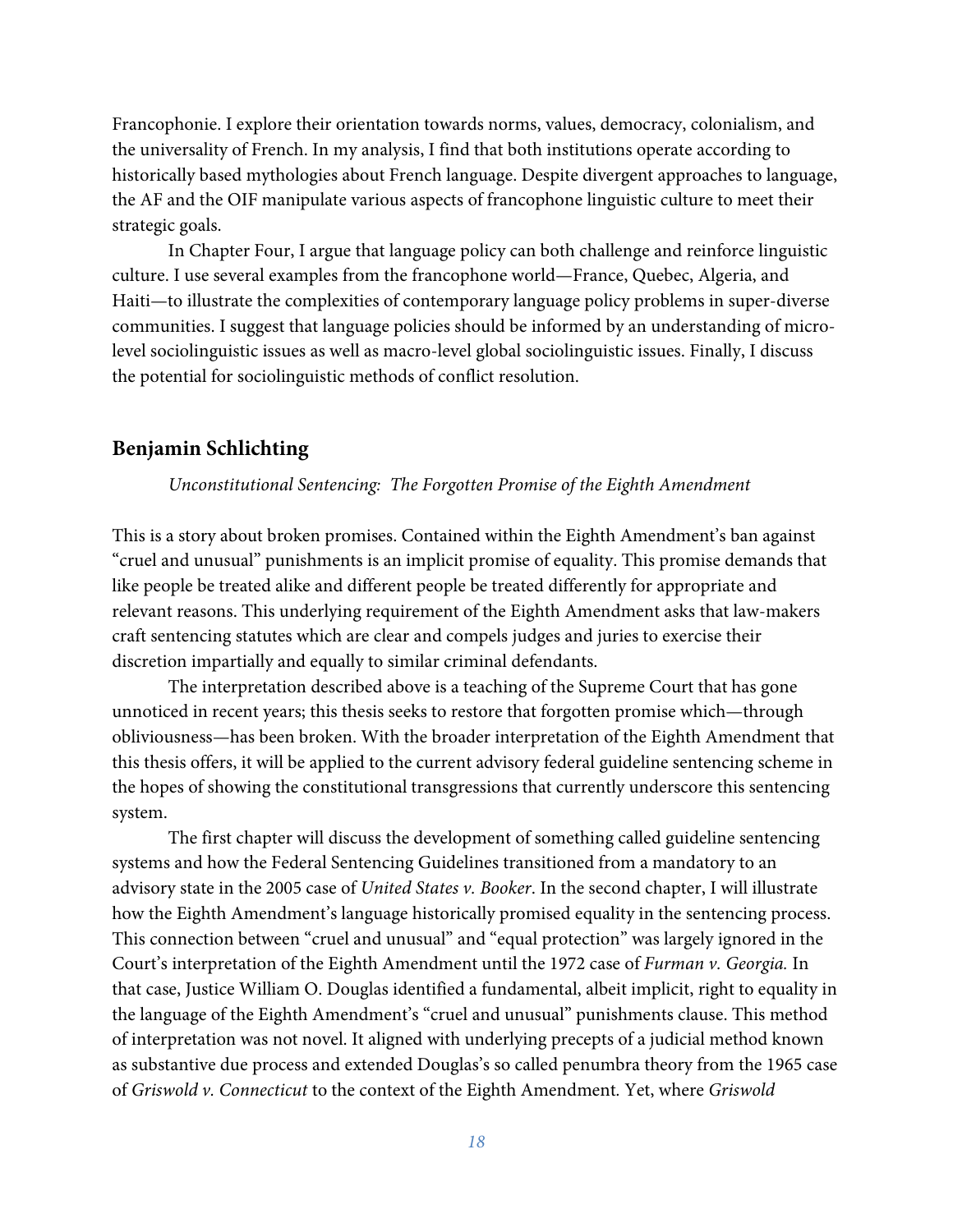identified penumbras of privacy in certain constitutional amendments, *Furman* discovered penumbras of equality in the text of the Eighth.

In the third chapter, we will illustrate the Eighth Amendment's strong association with the death penalty in modern constitutional discourse. This overwhelming connection overlooks key facts and recent legal developments and therefore deserves criticism. Nevertheless, it is this conventional definition of the Eighth Amendment which helps explain why the Supreme Court would have not thought that their actions in *Booker* were problematic. With new insight provided and fresh attacks made, it is the hope of this paper that the Eighth Amendment's current association with the death penalty can be dislodged and replaced by an interpretation which promises far broader constitutional protections in the context of sentencing and punishment. Finally, we will return to our introductory stories once more, quipped with our new understanding of the Eighth Amendment, to illustrate how the implementation of the *Booker*  opinion must be remedied if the broader promises of the Eighth Amendment are ever going to see the light of day.

## **Ella Shoup**

*Urban Traces of History: On Nationalism and Identity in post-Colonial Algiers*

Successive regimes in Algeria have manipulated history in order to validate claims of political legitimacy, a trend that has revealed itself most expressively in Algiers' built environment and its sites of public memory. From French urbanism to efforts by the National Liberation Front (FLN) to reclaim that territory, Algiers reflects the contested and conflicted visions of national power and identity. Algiers became the magnum opus of official memory espoused by both the French and post-independence states, and is today a palimpsest which reveals how the city's built environment shapes and is conversely shaped by power relationships and national identity.

Each of three chapters is devoted to a different period of Algeria's history, and together they chart the city's rich historical roots, examining the complex dynamic between colonial and postcolonial periods. I mediate between these histories and memorialization activities in the city to demonstrate how Algiers became emblematic of different phases of the FLN's national vision. French urban planning was an integral foundation for these efforts whose legacies are still seen and felt today.

Chapter One sets the stage for a detailed discussion and analysis of how the postindependence state began to define a national ethos as a deeply rooted anti-colonial resistance, presented as a single political force, at once historically constant, socially united and ideologically uniform. I provide a broad overview of the French colonial project in Algiers, specifically focusing on the choices made by the French occupying powers to either alter or leave untouched certain quarters of the city. These decisions reflect the colonial vision as it was applied to the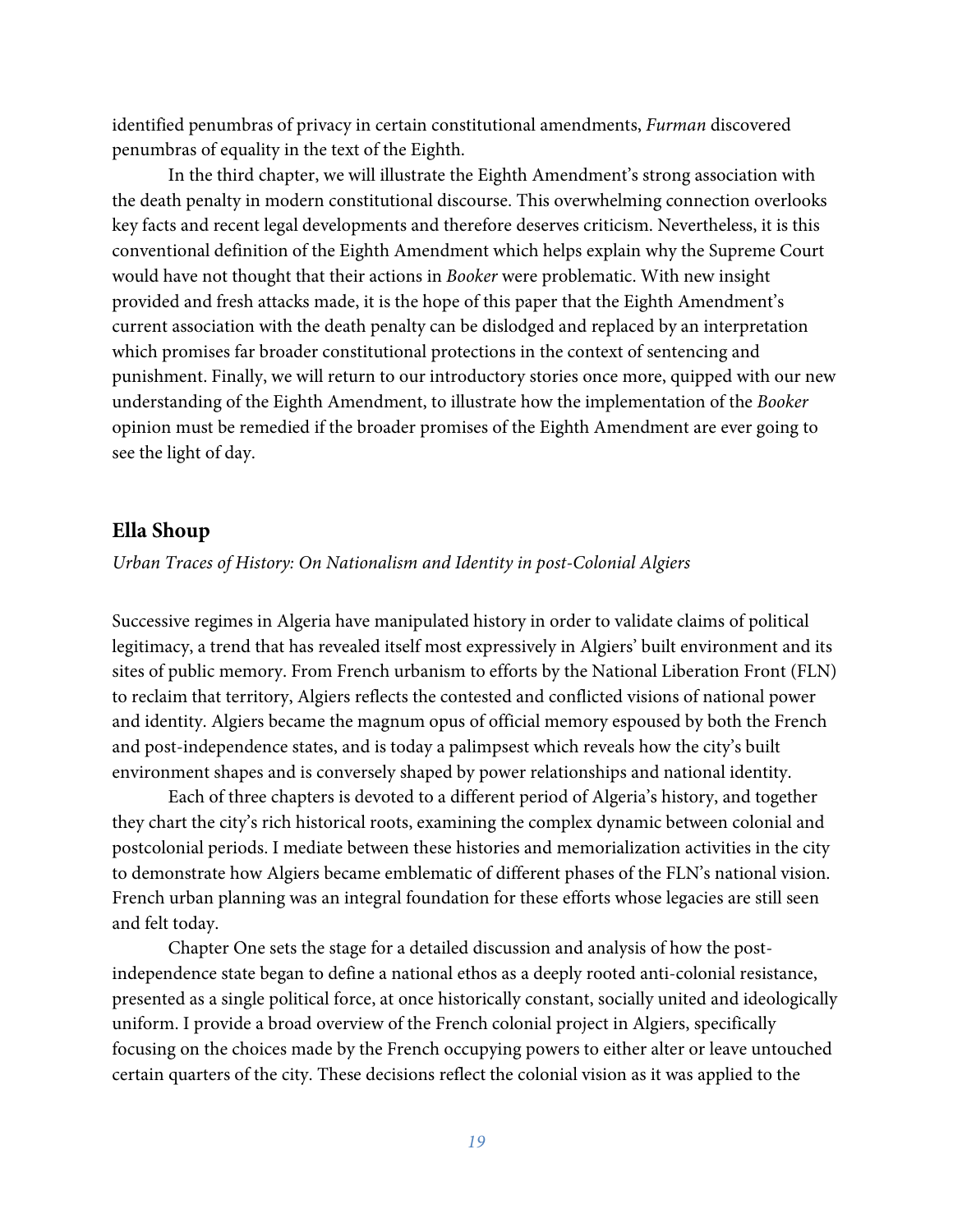Algerian population, as well as a desire for Algiers to emerge as the French capital in Africa. I explore the forces that have shaped the ways in which post-colonial Algiers has engaged with the legacies of colonialism, and selected or neglected pre- and post-colonial events for attention, expressed over decades in urbanism, architecture and public art. The chosen moments and sites are reflections of the greater national tension between official memory and the experience of individual Algerians.

In Chapter Two I analyze how the city's urban fabric became an active participant in the infamous Battle of Algiers. I discuss the FLN brand of nationalism and constructed history as its leaders began to develop the postcolonial state. Driven by this vision, the FLN began to symbolically reclaim the city, efforts which are covered in the last section of this chapter. I argue that the *urban repossession* that occurred in this period began the first of many complications inherent within the official memory construct.

Chapter Three examines the socialist policies of President Boumendienne that led to a period of intense nation-building and made Algiers into a center for decolonial and revolutionary movements. I review events of the 1970s and 1980s, decades during which Algeria experienced periods of extreme instability. I discuss how and why Algiers was neglected in the nationalist agenda during this time, and how Algiers today continues in the public imagination and the historical record—as a symbol of the follies of empire and the powers of revolution.

# **Elizabeth Surratt**

*Beautiful Revolution and Just Reconciliation: A Theological Examination of the Watts Riots and their Aftermath*

The rioting that broke out in the summer of 1965 in the South-Central neighborhood of Watts remains one of the most-studied outbreaks of urban violence in American history, for both its duration and its scope. But among the multitude of voices speaking to what happened in Watts, the most crucial ones seem to be missing: the voices of the people most affected, the people of Watts themselves. Through this thesis I aim to show that theology, in particular liberation theology, provides a methodological and theoretical framework from which to view a social phenomenon such as Watts that prioritizes the voices of the people and provides a way forward that maximizes dignity and leads to liberating transformation.

In Chapter One, I lay out some of the interpretations of the Watts riots that emerged in the wake of the violence. By looking at the media portrayals of the events I argue that the majority of the reporters considered Watts to be nothing more than a dramatic show of pent-up rage, proof of a community-wide pathology. I then focus on the kinds of interpretations made by the politicians and researchers who descended on Watts after the riots. After looking at the kinds of meaning they assigned to the outbreak of violence, I argue that the motivating impulse behind these passionately pursued studies was fear that a similar event could and would break out. By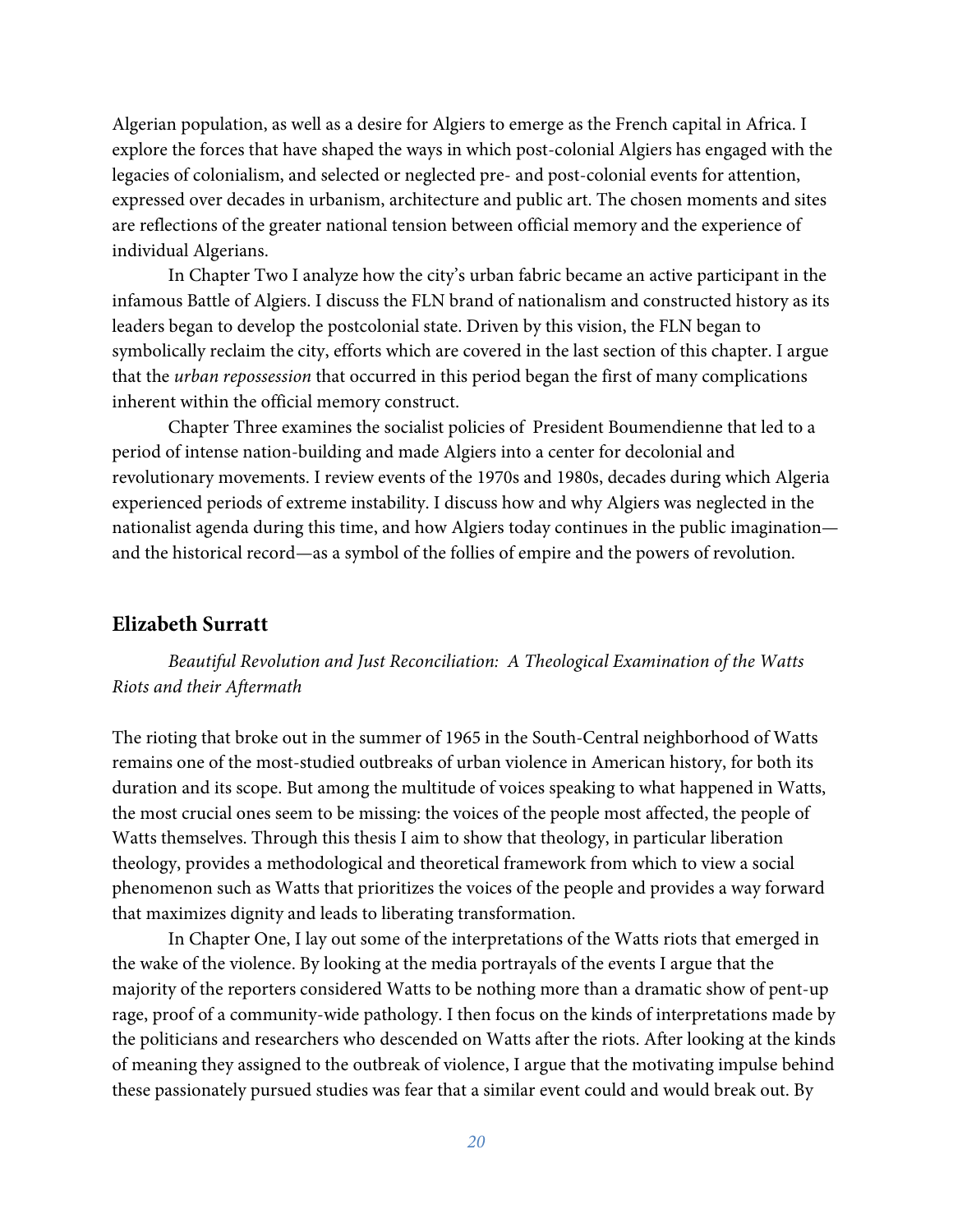studying and understanding Watts, there was hope that future violence could be quelled and the status quo maintained.

In Chapter Two, I give some background information on the Watts Writers' Workshop, the focal point for my later theological analysis. The Workshop, begun by Hollywood screenwriter Budd Schulberg, who came to Watts to see what could be done after the riots, blossomed into a thriving community of artists who shared their stories, wrote compelling literature, and supported each other in the search for identity and meaning in a racist and dehumanizing world. The need to focus my analysis on a specific community becomes clear in Chapter Three, where I introduce the discipline of theology, lays the groundwork of the specific tradition of theology in which I will work, and explicate my own theological methodology. Drawing mainly from the tradition of Black Liberation Theology, I explain how the method of encountering, reflecting, and acting, undertaken from the perspective of the oppressed themselves, provides a uniquely appropriate lens through which to view social events such as Watts.

Finally, in Chapter Four, I employ the method set out in Chapter Three within the specific context of Watts using the writings produced by the Watts Writers' Workshop as well as a break-off group, the Watts 13. By encountering the lives of the people most subject to the oppression of white supremacy through their written words, reflecting on the revelations in their writing, and learning from the way they took action in the wake of such a tragedy, I hope to gain an understanding of the lived experience of the dehumanization, rage, and bitterness, but also the joy, love, and beauty, that exist within this space. From this understanding hopefully will arise a clearer sense of how we as a society are to engage with those who have experienced oppression and violence in an uplifting and ultimately transforming manner.

# **Mitch Wellman**

*Trump y Clinton: A Critical Discourse Analysis of 2016 U.S. presidential race coverage by Spanish-language newspapers*

U.S. Spanish-language newspapers serve as a platform for politically relevant information to the Spanish-speaking population, especially during the time of official elections—local, state, or federal. The presidential election of 2016 similarly saw a wealth of coverage of both major party candidates, the Republican Donald Trump and the Democrat Hillary Clinton. It's known that newspapers portray events and the political candidates differently, with some sources as

"right-leaning" and some "left-leaning." It's these potential differences in news coverage of the same events during the 2016 election that help drive the central questions of this thesis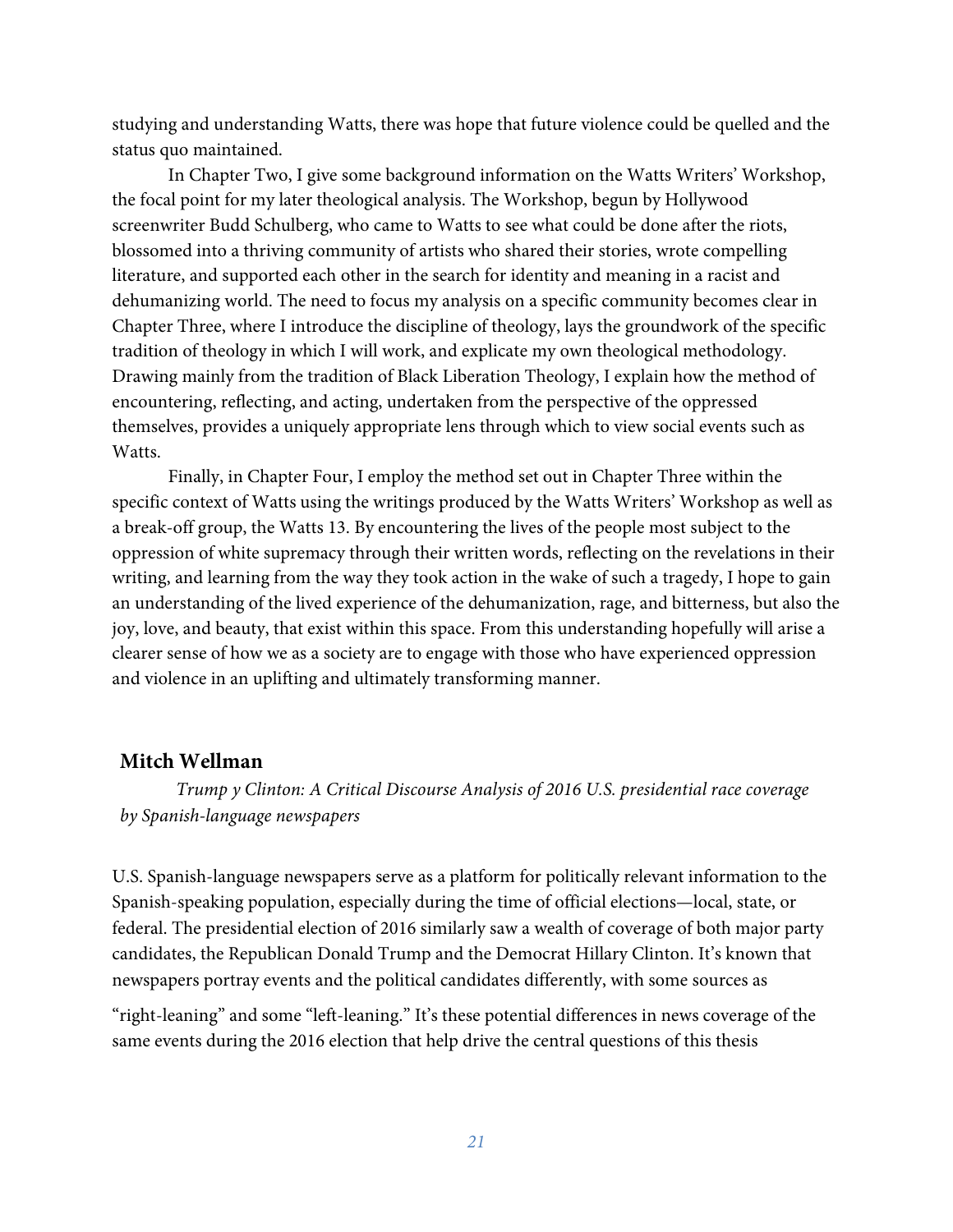regarding how to analyze Spanish news coverage to identify trends, what these trends are exactly, and how these trends may be relevant in the U.S. political sphere.

In Chapter One, I give a brief historical overview of the Spanish-language press in the United States from its inception in 1808 and, referring to past scholarship, how media exposure relates to the contemporary Latino political landscape. I also contextualize Spanishlanguage media in the larger and more dominant English-language media world in the United States.

The remainder of my thesis seeks to answer the key questions of how to analyze this sect of news discourse and how to relate those analyses to more general political ideologies and trends. I conclude that the two news sources under analysis—*La Opinión* based in Los Angeles, California and *El Nuevo Herald* based in Miami, Florida—portray the two candidates differently through oppositional frames, strategies of referencing or naming, and through altering verbs introducing their direct or indirect quotations.

In Chapter Two, I seek to answer the question of how one can analyze newspaper discourse, particularly as it relates to electoral coverage. I argue that Critical Discourse Analysis—a field of critical linguistic studies—provides an adequate framework and that the specific tools of oppositional frames, referential strategies, and verbs introducing quotes are best suited for presidential election coverage. I argue these tools will help measure the favorability each news source shows for Clinton and Trump and will help expose instances of editorialization on the part of the reporters.

In Chapter Three, I scrutinize in great detail 17 news articles from two politically diverse news sources that cover four major event along the timeline of the 2016 election: the first and second presidential debates, the leaking of a video in which Trump makes sexually explicit remarks about women, and the announcement by FBI Director James Comey of the

re-investigation of Clinton's private emails. I argue that both sources clearly shared features in coverage such as high usage of metapropositional quote verbs but also differed in coverage style, for example, with regards to the favor shown towards candidates during the debate sessions.

In Chapter Four, I explore the political ideology of "lesser evilism" as it relates to the data of my current analysis as well as the larger Latino political landscape. My findings do not establish a causal relationship between possible undergirding ideologies of the text and the political behavior of Latinos. Instead, they offer a window into the coverage of the presidential election more closely through the eyes of Spanish-speakers living in the U.S.

# **Gray Whisnant**

*Left Behind: The Long Retreat of Social Democracy in France*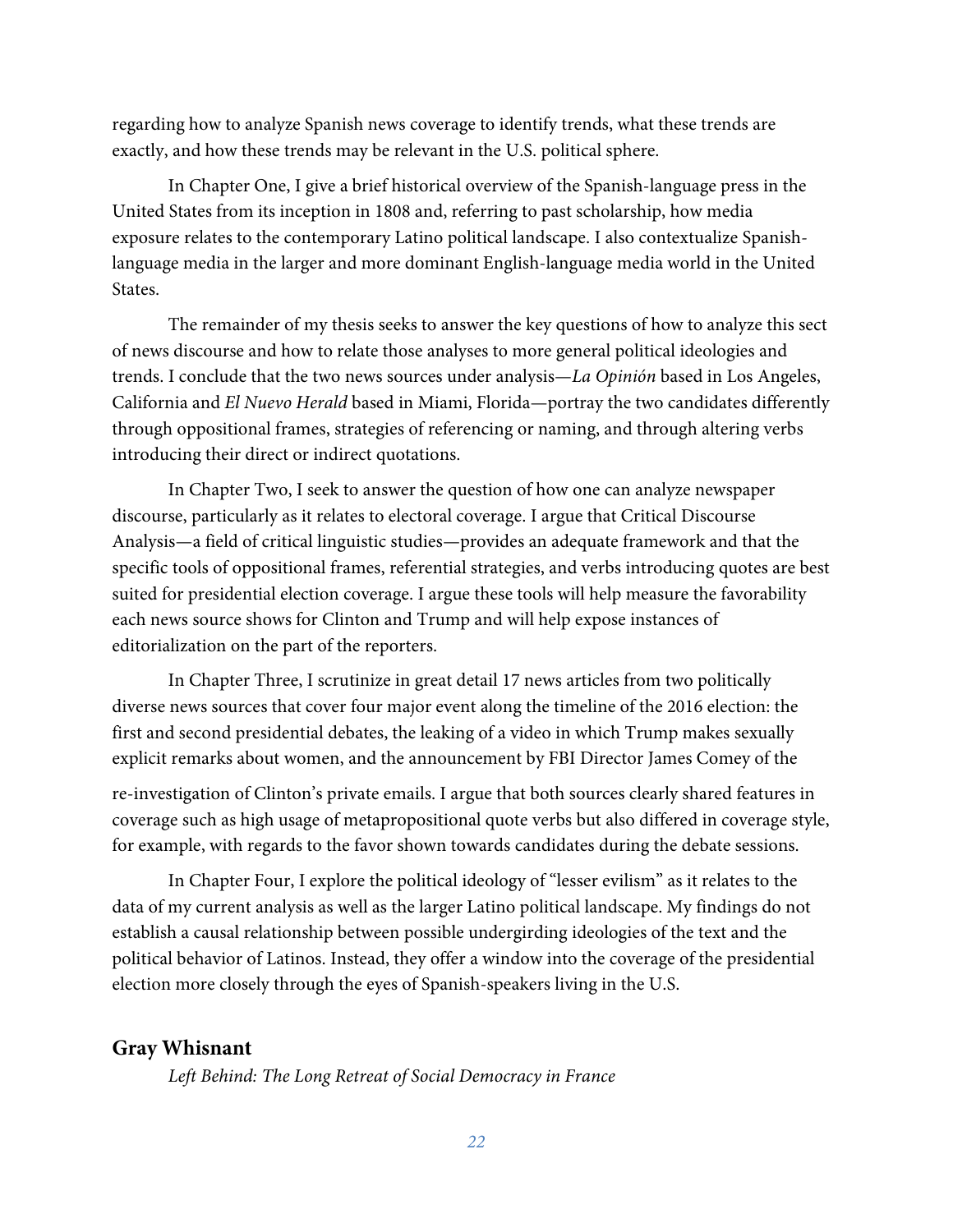Since the financial crisis and ensuing Great Recession, social democracy in Europe has come under attack, whether from austerity-minded politicians in the center or from anti-globalization movements on the far left and far right. While the sovereign debt crisis brought some the postwar welfare state's problems into focus, I argue in my thesis that social democracy's problems go much deeper. From its onset, social democracy has relied on a fragile class compromise in which capital would retain wide private property rights in exchange for broad distribution of its profits, but with the global market's ever-increasing pressure on nation-states to stay competitive, this bargain is falling apart. To find out why, I turn to France as a case study.

In my first chapter, I trace the origins of the modern French left back to May 1968, a moment when revolution seemed possible and 11 million workers went on strike. I examine why a revolution failed to materialize and how the French left approached the crisis and its aftermath. I place a special focus on François Mitterrand, the development of the Common Program, and the electoral tactics the Socialist and Communist Party used on their road to victory in 1981. Well before the Maastricht Treaty, Mitterrand and the Left made choices about coalitionbuilding, Europe, and reform that would have consequences decades later for social democracy's political future.

Chapter 2 deals with Mitterrand's first term as president and the implementation of the Common Program. I look at how he managed his relationship with the French Communist Party, went about his nationalization program, and dealt with labor issues as he sought to implement his radical Keynesian agenda. When the early 1980s recession wreaked havoc on the French economy, Mitterrand and his party had to decide whether to abandon capitalism's constraints and pause European integration, or they would have to acquiesce to austerity and market discipline. I examine why Mitterrand made his infamous "U-turn" and how policy decisions he made before that forced his hand.

Mitterrand's decision to abandon socialism haunted Hollande's presidency some thirty years after 1981. Chapter 3 looks at the early optimism Hollande inspired and investigates why it almost immediately dissipated. As in the previous chapter, I focus on specific policy decisions the Socialists made while also asking to what extent globalization and the EU doomed Hollande before he started.

In my final chapter, I synthesize several theoretical arguments about social democracy's long-term efficacy or lack thereof, including Ralph Miliband's classic *The State in Capitalist Society* and Adam Prezworski's *Capitalism and Social Democracy*. In so doing, I conclude that maintaining such a fragile class compromise, not to mention the pressures of coalition building and electoral politics, make social democracy as conceived in the postwar period impossible today, and encourage the left to either push for a better European Union or rediscover the power of the nation-state to build an egalitarian political economy. By looking where Mitterrand and Hollande went wrong, the French left — and a European left badly in need of vision — can begin to chart a path forward.